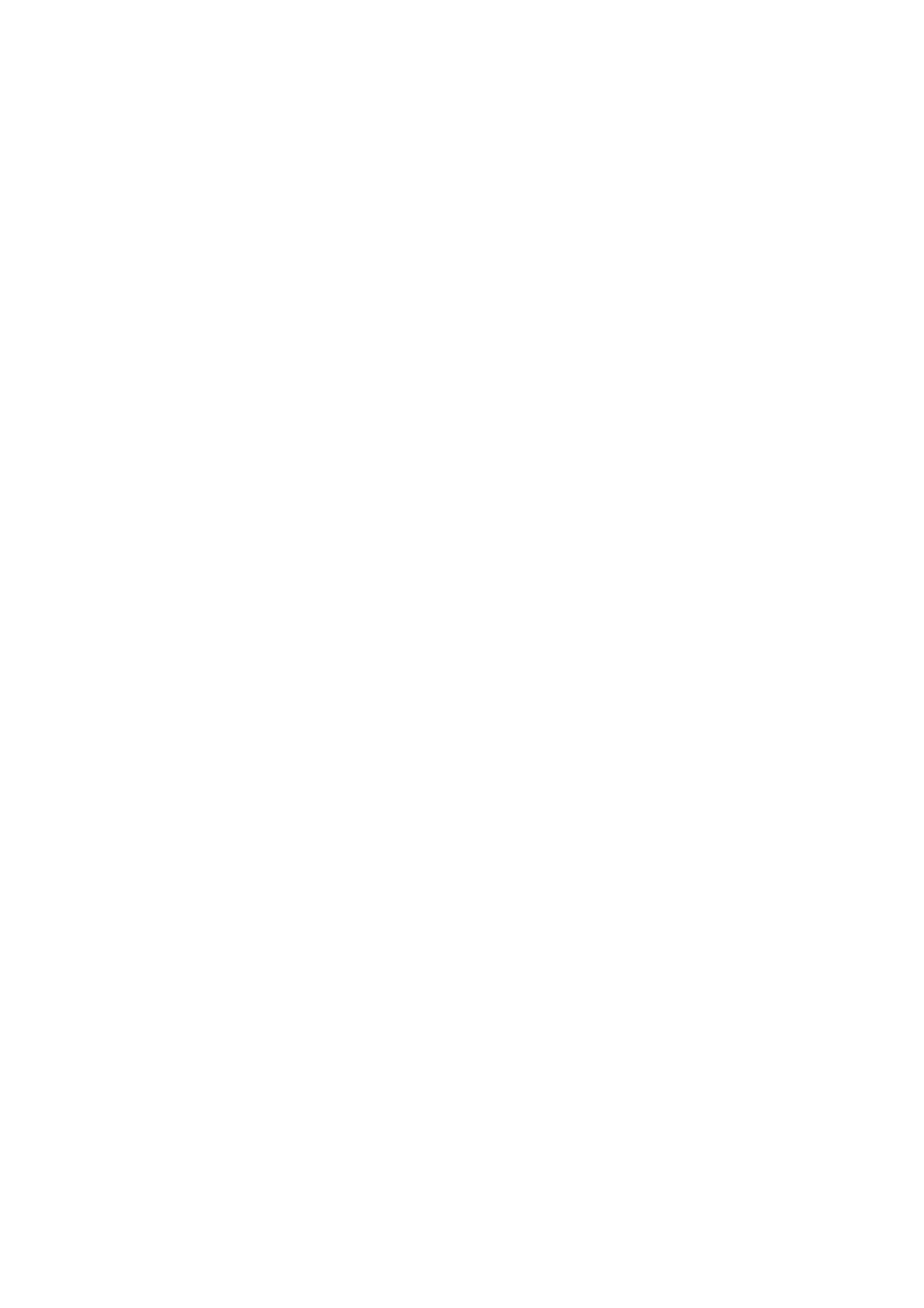Guide on Red Hat Ceph Storage Architecture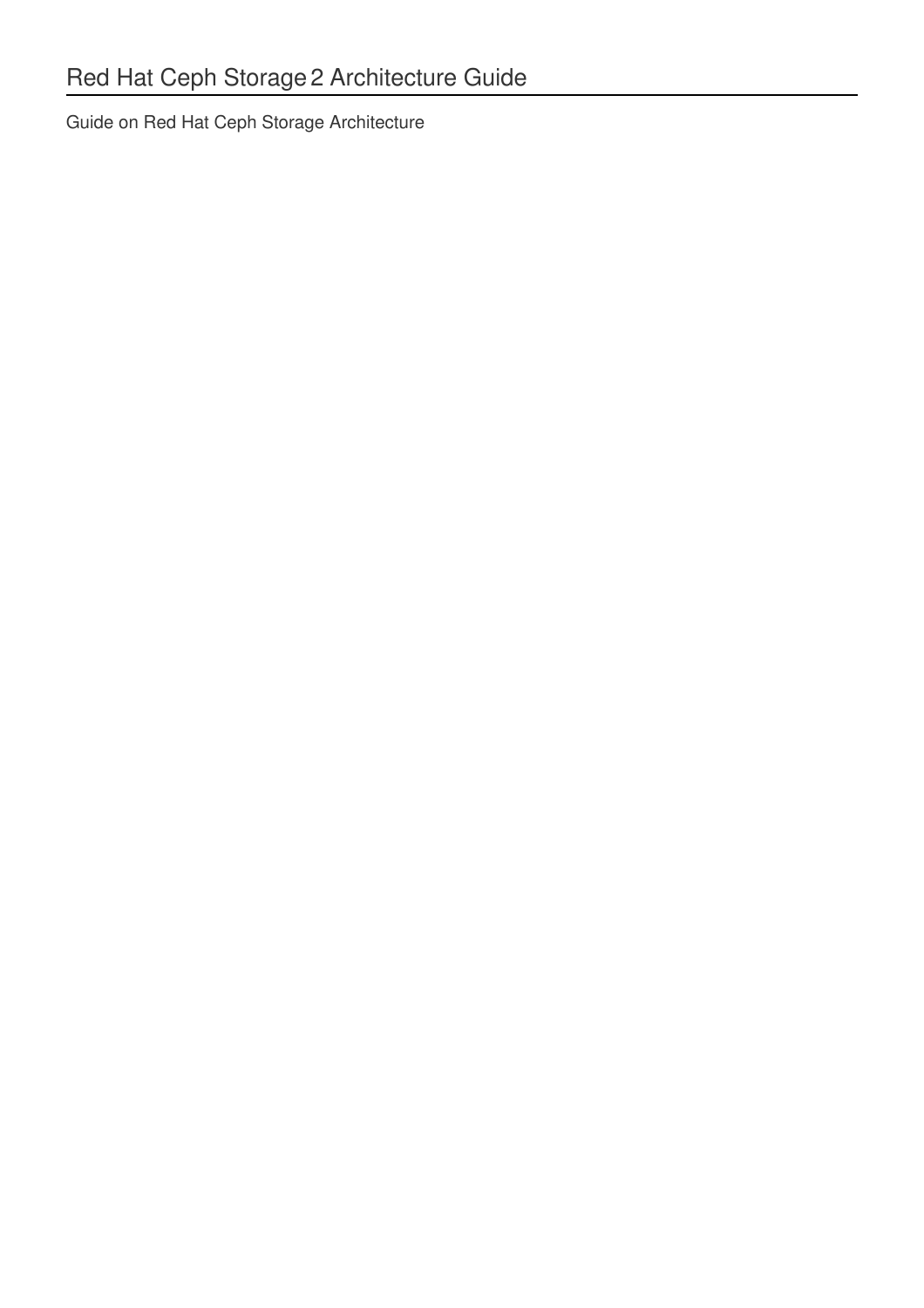### **Legal Notice**

Copyright © 2018 Red Hat, Inc.

The text of and illustrations in this document are licensed by Red Hat under a Creative Commons Attribution–Share Alike 3.0 Unported license ("CC-BY-SA"). An explanation of CC-BY-SA is available at

http://creativecommons.org/licenses/by-sa/3.0/

. In accordance with CC-BY-SA, if you distribute this document or an adaptation of it, you must provide the URL for the original version.

Red Hat, as the licensor of this document, waives the right to enforce, and agrees not to assert, Section 4d of CC-BY-SA to the fullest extent permitted by applicable law.

Red Hat, Red Hat Enterprise Linux, the Shadowman logo, JBoss, OpenShift, Fedora, the Infinity logo, and RHCE are trademarks of Red Hat, Inc., registered in the United States and other countries.

Linux ® is the registered trademark of Linus Torvalds in the United States and other countries.

Java ® is a registered trademark of Oracle and/or its affiliates.

XFS ® is a trademark of Silicon Graphics International Corp. or its subsidiaries in the United States and/or other countries.

MySQL ® is a registered trademark of MySQL AB in the United States, the European Union and other countries.

Node.js ® is an official trademark of Joyent. Red Hat Software Collections is not formally related to or endorsed by the official Joyent Node.js open source or commercial project.

The OpenStack ® Word Mark and OpenStack logo are either registered trademarks/service marks or trademarks/service marks of the OpenStack Foundation, in the United States and other countries and are used with the OpenStack Foundation's permission. We are not affiliated with, endorsed or sponsored by the OpenStack Foundation, or the OpenStack community.

All other trademarks are the property of their respective owners.

### **Abstract**

This document is an architecture guide for Red Hat Ceph Storage.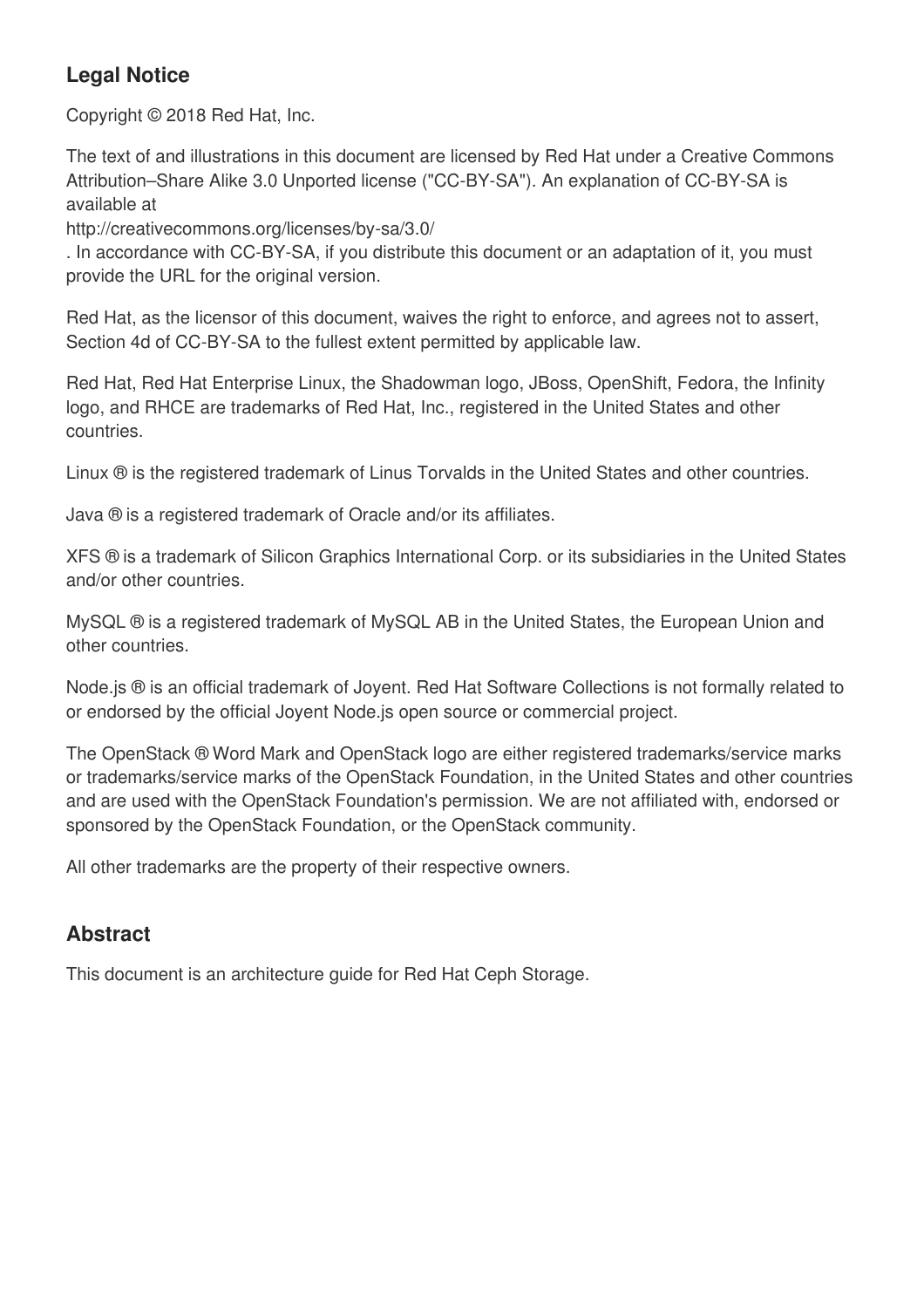### **Table of Contents**

| <b>CHAPTER 1. OVERVIEW</b>            |                |
|---------------------------------------|----------------|
|                                       | 5              |
| 2.1. POOLS                            | 5              |
| 2.2. AUTHENTICATION                   | 6              |
| 2.3. PLACEMENT GROUPS (PGS)           | 6              |
| 2.4. CRUSH                            | 7              |
| 2.5. I/O OPERATIONS                   | $\overline{7}$ |
| 2.5.1. Replicated I/O                 | 8              |
| 2.5.2. Erasure-coded I/O              | 9              |
| 2.6. SELF-MANAGEMENT OPERATIONS       | 12             |
| 2.6.1. Heartbeating                   | 12             |
| 2.6.2. Peering                        | 12             |
| 2.6.3. Rebalancing and Recovery       | 13             |
| 2.6.4. Scrubbing                      | 13             |
| 2.7. HIGH AVAILABILITY                | 13             |
| 2.7.1. Data Copies                    | 14             |
| 2.7.2. Monitor Cluster                | 14             |
| 2.7.3. CephX                          | 14             |
| <b>CHAPTER 3. CLIENT ARCHITECTURE</b> | 16             |
| 3.1. NATIVE PROTOCOL AND LIBRADOS     | 16             |
| 3.2. OBJECT WATCH/NOTIFY              | 16             |
| 3.3. MANDATORY EXCLUSIVE LOCKS        | 17             |
| 3.4. OBJECT MAP                       | 18             |
| 3.5. DATA STRIPING                    | 19             |
| <b>CHAPTER 4. ENCRYPTION</b>          | 23             |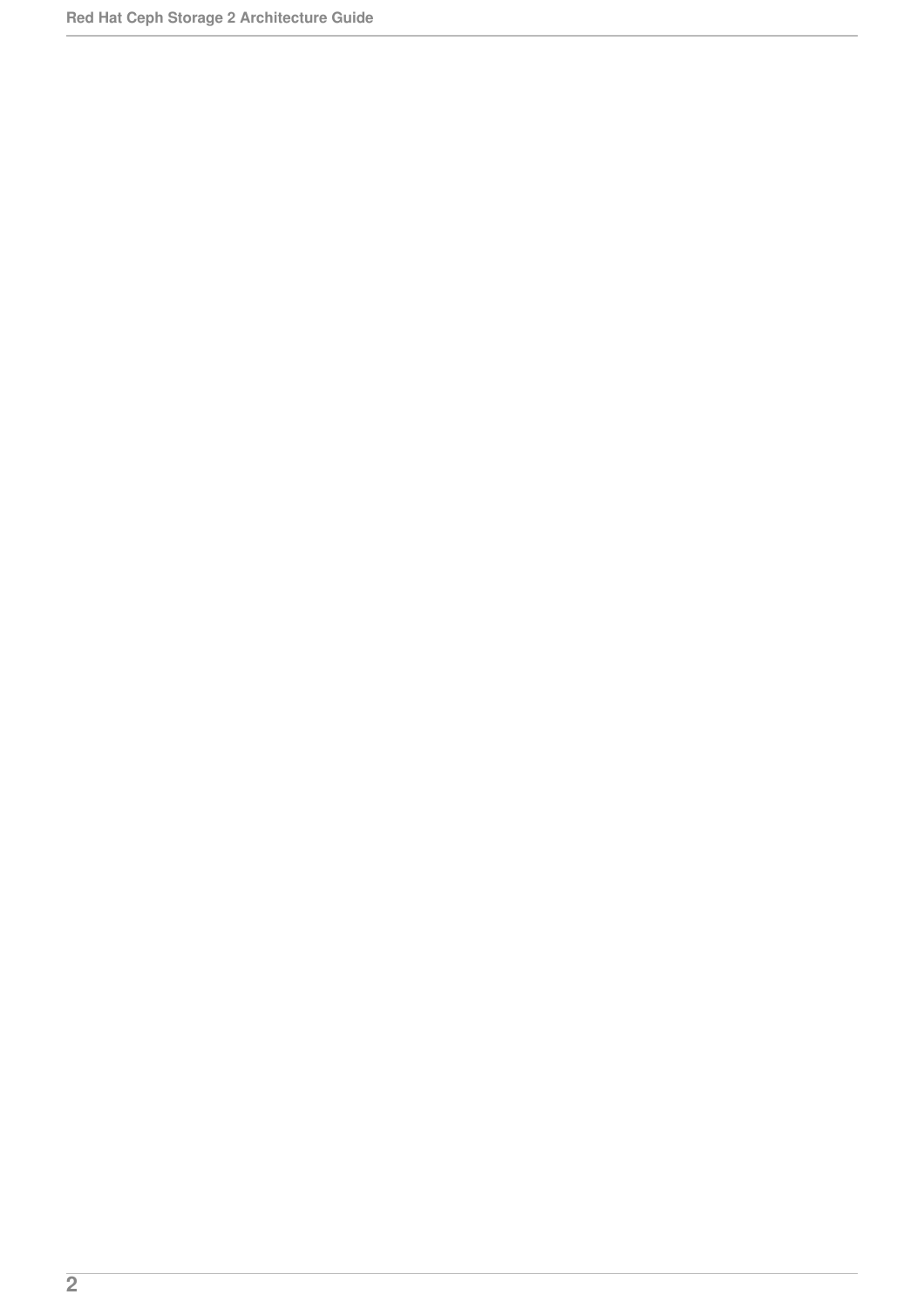### **CHAPTER 1. OVERVIEW**

<span id="page-6-0"></span>Red Hat Ceph is a distributed data object store designed to provide excellent performance, reliability and scalability. Distributed object stores are the future of storage, because they accommodate unstructured data, and because clients can use modern object interfaces and legacy interfaces simultaneously. For example:

- Native language binding interfaces (C/C++, Java, Python)
- RESTful interfaces (S3/Swift)
- Block device interfaces
- Filesystem interfaces

The power of Red Hat Ceph can transform your organization's IT infrastructure and your ability to manage vast amounts of data, especially for cloud computing platforms like RHEL OSP. Red Hat Ceph delivers **extraordinary** scalability–thousands of clients accessing petabytes to exabytes of data and beyond.

At the heart of every Ceph deployment is the 'Ceph Storage Cluster.' It consists of two types of daemons:

- **Ceph OSD Daemon:** Ceph OSDs store data on behalf of Ceph clients. Additionally, Ceph OSDs utilize the CPU and memory of Ceph nodes to perform data replication, rebalancing, recovery, monitoring and reporting functions.
- **Ceph Monitor:** A Ceph monitor maintains a master copy of the Ceph storage cluster map with the current state of the storage cluster.

**Monitors** OSDs

Ceph client interfaces read data from and write data to the Ceph storage cluster. Clients need the following data to communicate with the Ceph storage cluster:

- The Ceph configuration file, or the cluster name (usually **ceph**) and monitor address
- The pool name
- The user name and the path to the secret key.

Ceph clients maintain object IDs and the pool name(s) where they store the objects, but they do not need to maintain an object-to-OSD index or communicate with a centralized object index to look up data object locations. To store and retrieve data, Ceph clients access a Ceph monitor and retrieve the latest copy of the storage cluster map. Then, Ceph clients can provide an object name and pool name, and Ceph will use the cluster map and the CRUSH (Controlled Replication Under Scalable Hashing) algorithm to compute the object placement group and the primary Ceph OSD for storing or retrieving data. The Ceph client connects to the primary OSD where it may perform read and write operations. There is no intermediary server, broker or bus between the client and the OSD.

When an OSD stores data, it receives data from a Ceph client—whether the client is a Ceph Block Device, a Ceph Object Gateway or another interface—and it stores the data as an object. Each object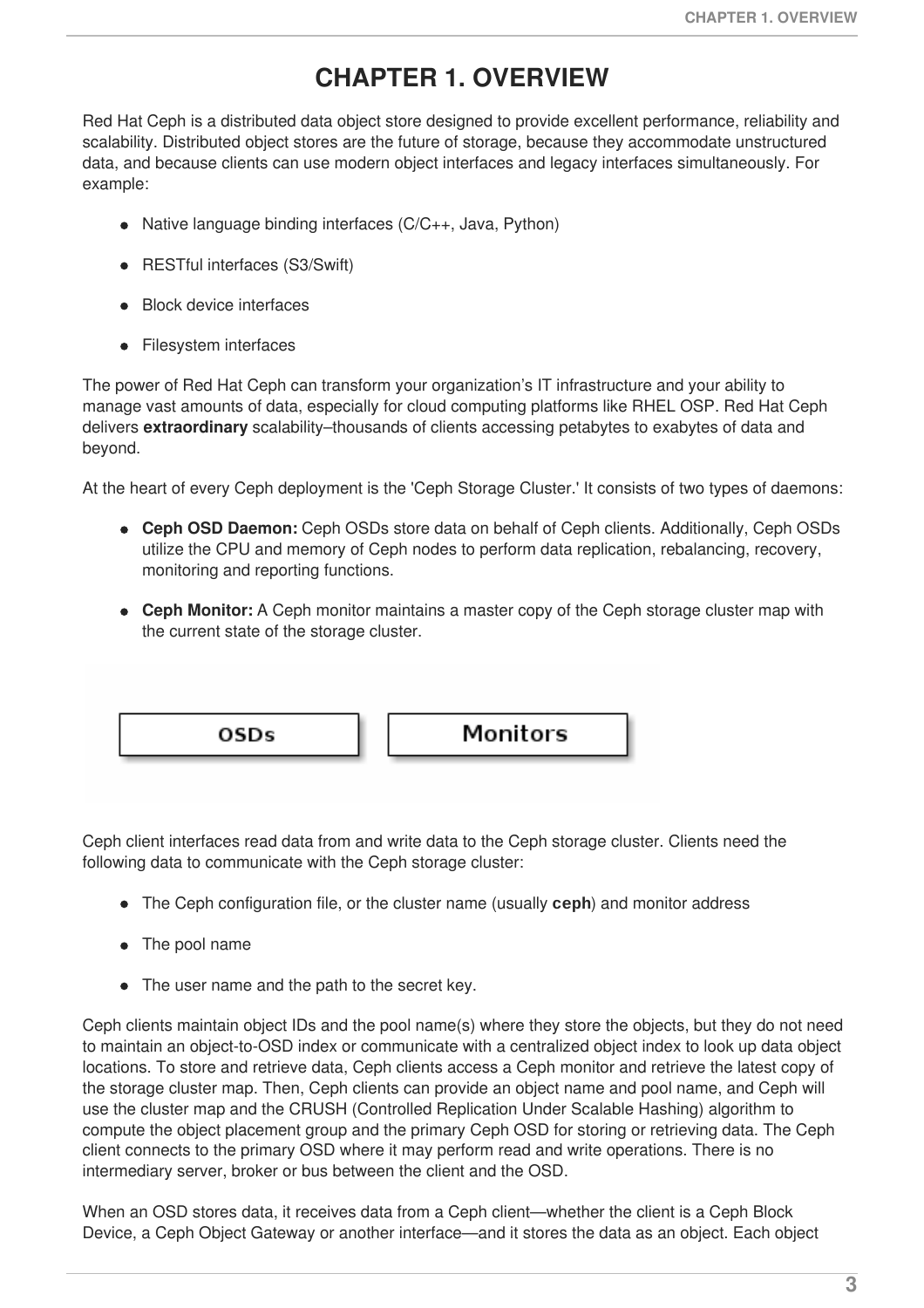corresponds to a file in a filesystem, which is stored on a storage device such as a hard disk. Ceph OSDs handle the read/write operations on the storage device.





#### **NOTE**

An object ID is unique across the entire cluster, not just the local filesystem.

Ceph OSDs store all data as objects in a flat namespace (e.g., no hierarchy of directories). An object has a cluster-wide unique identifier, binary data, and metadata consisting of a set of name/value pairs. The semantics are completely up to Ceph clients. For example, the Ceph block device maps a block device image to a series of objects stored across the cluster.

| ID   | Binary Data                                                                                  | Metadata                                              |
|------|----------------------------------------------------------------------------------------------|-------------------------------------------------------|
| 1234 | 0101010101010100110101010010<br>0101100001010100110101010010<br>0101100001010100110101010010 | value1<br>namel<br>value2<br>name2<br>valueN<br>nameN |



#### **NOTE**

Objects consisting of a unique ID, data, and name/value paired metadata can represent both structured and unstructured data, as well as legacy and leading edge data storage interfaces.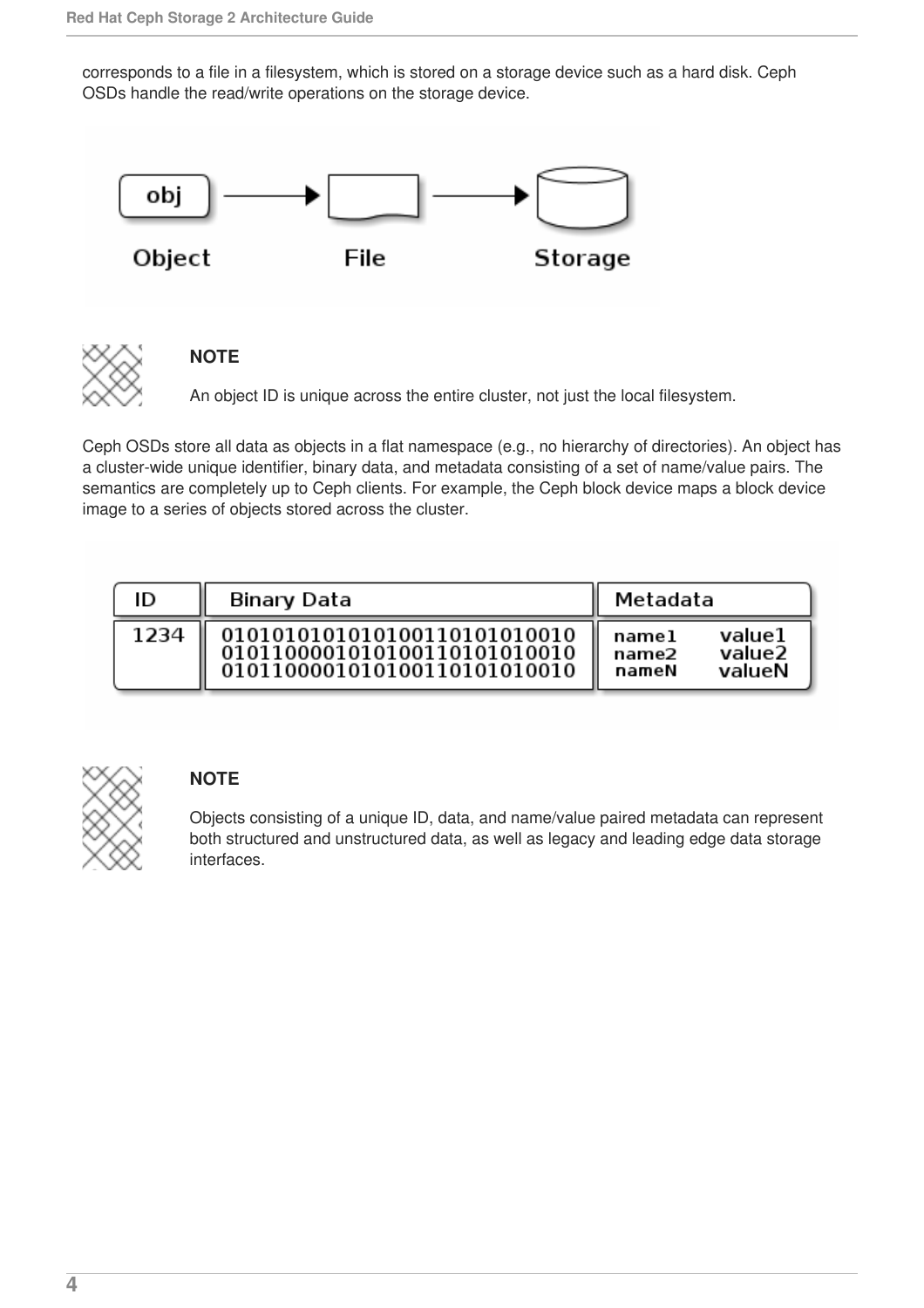### **CHAPTER 2. STORAGE CLUSTER ARCHITECTURE**

<span id="page-8-0"></span>A Ceph Storage Cluster accommodates large numbers of Ceph nodes for effectively limitless scalability, high availability and performance. Each node leverages commodity hardware and intelligent Ceph daemons that communicate with each other to:

- Store and retrieve data
- Replicate data
- Monitor and report on cluster health (heartbeating)
- Redistribute data dynamically (backfilling)
- Ensure data integrity (scrubbing)
- Recover from failures.

To the Ceph client interface that reads and writes data, a Ceph storage cluster looks like a simple pool where it stores data. However, the storage cluster performs many complex operations in a manner that is completely transparent to the client interface. Ceph clients and Ceph OSDs both use the CRUSH (Controlled Replication Under Scalable Hashing) algorithm. The following sections provide details on how CRUSH enables Ceph to perform these operations seamlessly.

### <span id="page-8-1"></span>**2.1. POOLS**

The Ceph storage cluster stores data objects in logical partitions called 'Pools.' You can create pools for particular types of data, such as for block devices, object gateways, or simply just to separate one group of users from another.

From the perspective of a Ceph client, the storage cluster is very simple. When a Ceph client reads or writes data (i.e., called an i/o context), it **always** connects to a storage pool in the Ceph storage cluster. The client specifies the pool name, a user and a secret key, so the pool appears to act as a logical partition with access controls to data objects.

In actual fact, a Ceph pool is not only a logical partition for storing object data, it plays a critical role in how the Ceph storage cluster distributes and stores data—yet, these complex operations are completely transparent to the Ceph client. Ceph pools define:

- **Pool Type:** In early versions of Ceph, a pool simply maintained multiple deep copies of an object. Today, Ceph can maintain multiple copies of an object, or it can use erasure coding. Since the methods for ensuring data durability differ between deep copies and erasure coding, Ceph supports a pool type. Pool types are completely transparent to the client.
- **Placement Groups:** In an exabyte scale storage cluster, a Ceph pool might store millions of data objects or more. Since Ceph must handle data durability (replicas or erasure code chunks), scrubbing, replication, rebalancing and recovery, managing data on a per-object basis presents a scalability and performance bottleneck. Ceph addresses this bottleneck by sharding a pool into placement groups. CRUSH assigns each object to a placement group, and each placement group to a set of OSDs.
- **CRUSH Ruleset:** High availability, durability and performance are extremely important in Ceph. The CRUSH algorithm computes the placement group for storing an object and the Acting Set of OSDs for the placement group. CRUSH also plays other important roles: namely, CRUSH can recognize failure domains and performance domains (i.e., types of storage media and the nodes, racks, rows, etc. that contain them). CRUSH enables clients to write data across failure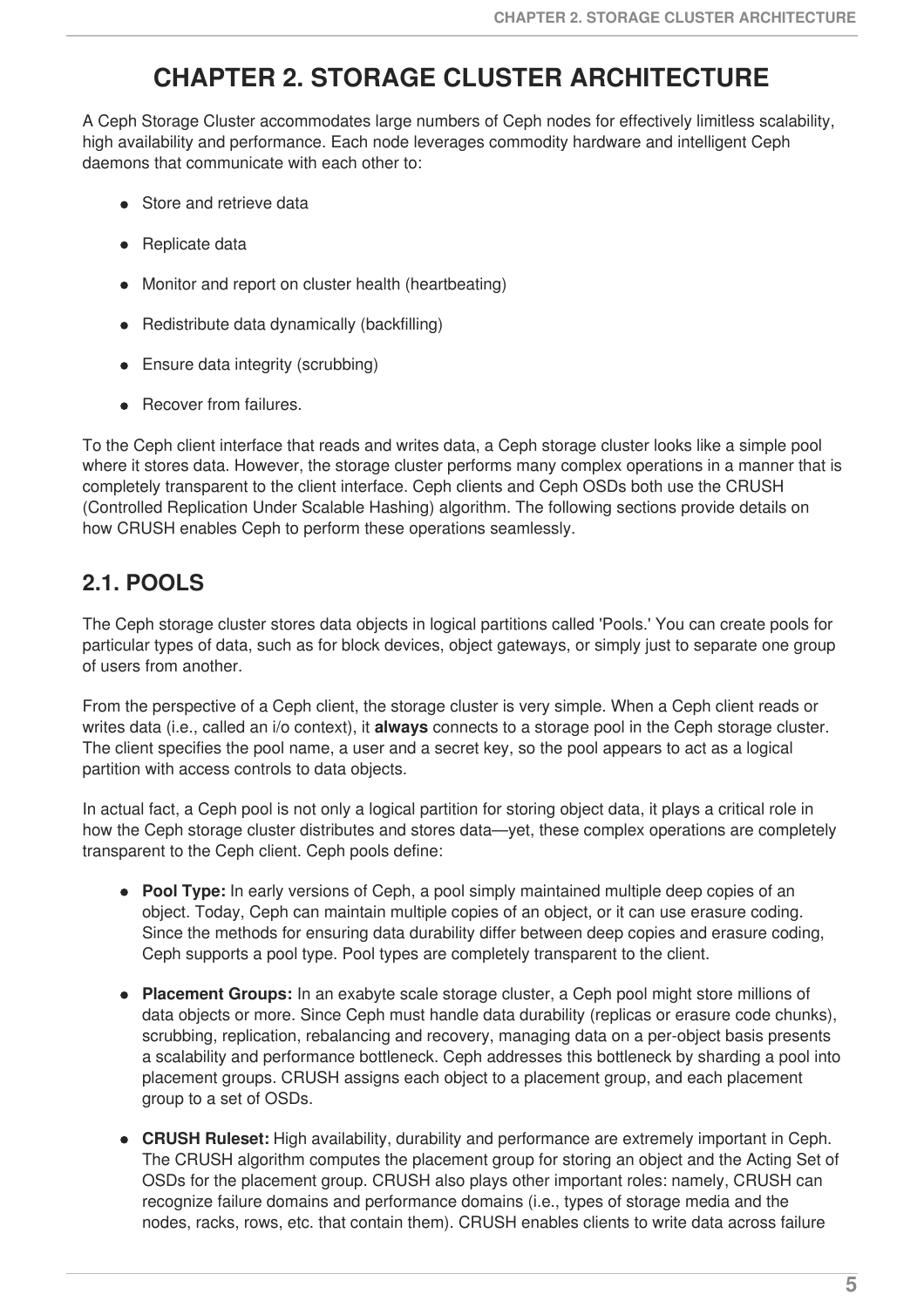domains (rooms, racks, rows, etc.), so that if a large-grained portion of a cluster fails (e.g., a rack), the cluster can still operate in a degraded state until it recovers. CRUSH enables clients to write data to particular types of hardware (performance domains), such as SSDs, hard drives with SSD journals, or hard drives with journals on the same drive as the data. The CRUSH ruleset determines failure domains and performance domains for the pool.

**Durability**: In exabyte scale storage clusters, hardware failure is an expectation and not an exception. When using data objects to represent larger-grained storage interfaces such as a block device, losing one or more data objects for that larger-grained interface can compromise the integrity of the larger-grained storage entity—potentially rendering it useless. So data loss is intolerable. Ceph provides high data durability in two ways: first, replica pools will store multiple deep copies of an object using the CRUSH failure domain to physically separate one data object copy from another (i.e., copies get distributed to separate hardware). This increases durability during hardware failures. Second, erasure coded pools store each object as **K+M** chunks, where **K** represents data chunks and **M** represents coding chunks. The sum represents the number of OSDs used to store the object and the the **M** value represents the number of OSDs that can fail and still restore data should the **M** number of OSDs fail.

From the client perspective, Ceph is elegant and simple. The client simply reads from and writes to pools. However, pools play an important role in data durability, performance and high availability.

### <span id="page-9-0"></span>**2.2. AUTHENTICATION**

To identify users and protect against man-in-the-middle attacks, Ceph provides its **cephx** authentication system to authenticate users and daemons.



#### **NOTE**

The **cephx** protocol does not address data encryption in transport (e.g., SSL/TLS) or encryption at rest.

Cephx uses shared secret keys for authentication, meaning both the client and the monitor cluster have a copy of the client's secret key. The authentication protocol is such that both parties are able to prove to each other they have a copy of the key without actually revealing it. This provides mutual authentication, which means the cluster is sure the user possesses the secret key, and the user is sure that the cluster has a copy of the secret key.

### <span id="page-9-1"></span>**2.3. PLACEMENT GROUPS (PGS)**

Ceph shards a pool into placement groups distributed evenly and pseudo-randomly across the cluster. The CRUSH algorithm assigns each object to a placement group, and assigns each placement group to an Acting Set of OSDs—creating a layer of indirection between the Ceph client and the OSDs storing the copies of an object. If the Ceph client "knew" which Ceph OSD had which object, that would create a tight coupling between the Ceph client and the Ceph OSD. Instead, the CRUSH algorithm dynamically assigns each object to a placement group and then assigns each placement group to a set of Ceph OSDs. This layer of indirection allows the Ceph storage cluster to re-balance dynamically when new Ceph OSD come online or when Ceph OSDs fail. By managing millions of objects within the context of hundreds to thousands of placement groups, the Ceph storage cluster can grow, shrink and recover from failure efficiently.

The following diagram depicts how CRUSH assigns objects to placement groups, and placement groups to OSDs.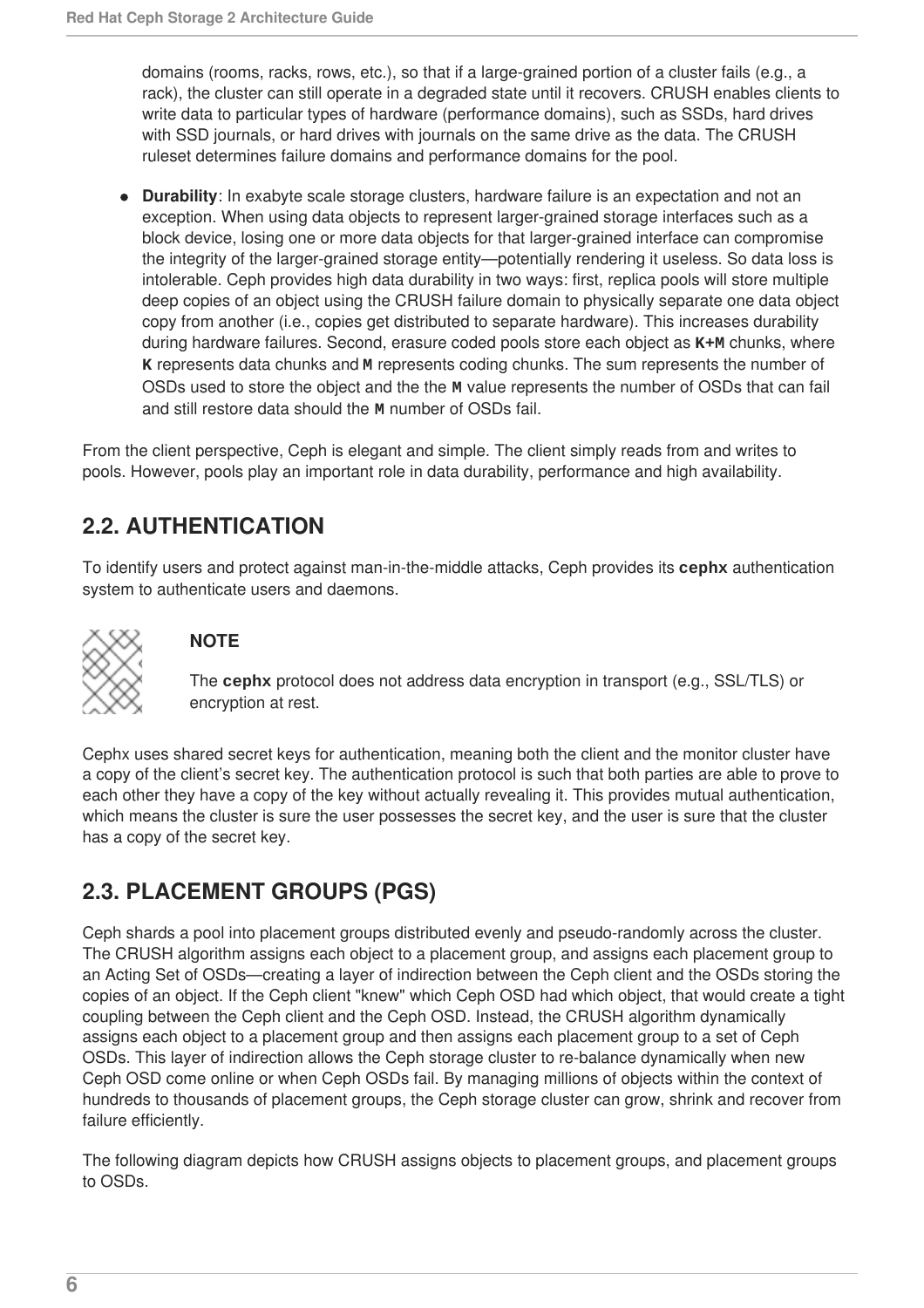

If a pool has too few placement groups relative to the overall cluster size, Ceph will have too much data per placement group and won't perform well. If a pool has too many placement groups relative to the overall cluster, Ceph OSDs will use too much RAM and CPU and won't perform well. Setting an appropriate number of placement groups per pool, and an upper limit on the number of placement groups assigned to each OSD in the cluster is critical to Ceph performance.

### <span id="page-10-0"></span>**2.4. CRUSH**

Ceph assigns a CRUSH ruleset to a pool. When a Ceph client stores or retrieves data in a pool, Ceph identifies the CRUSH ruleset, a rule and the top-level bucket in the rule for storing and retrieving data. As Ceph processes the CRUSH rule, it identifies the primary OSD that contains the placement group for an object. That enables the client to connect directly to the OSD and read or write data.

To map placement groups to OSDs, a CRUSH map defines a hierarchical list of bucket types (i.e., under **types** in the generated CRUSH map). The purpose of creating a bucket hierarchy is to segregate the leaf nodes by their failure domains and/or performance domains, such drive type, hosts, chassis, racks, power distribution units, pods, rows, rooms, and data centers.

With the exception of the leaf nodes representing OSDs, the rest of the hierarchy is arbitrary, and you may define it according to your own needs if the default types don't suit your requirements. CRUSH supports a directed acyclic graph that models your Ceph OSD nodes, typically in a hierarchy. So you can support multiple hierarchies with multiple root nodes in a single CRUSH map. For example, you can create a hierarchy of SSDs, a hierarchy of hard drives with SSD journals, etc.

### <span id="page-10-1"></span>**2.5. I/O OPERATIONS**

Ceph clients retrieve a 'Cluster Map' from a Ceph monitor, and perform i/o on objects within pools. The pool's CRUSH ruleset and the number of placement groups are the main factors that determine how Ceph will place the data. With the latest version of the cluster map, the client knows about all of the monitors and OSDs in the cluster. **However, it doesn't know anything about object locations.**

The only inputs required by the client are the object ID and the pool name. It's simple: Ceph stores data in named pools (e.g., "liverpool"). When a client wants to store a named object (e.g., "john," "paul,"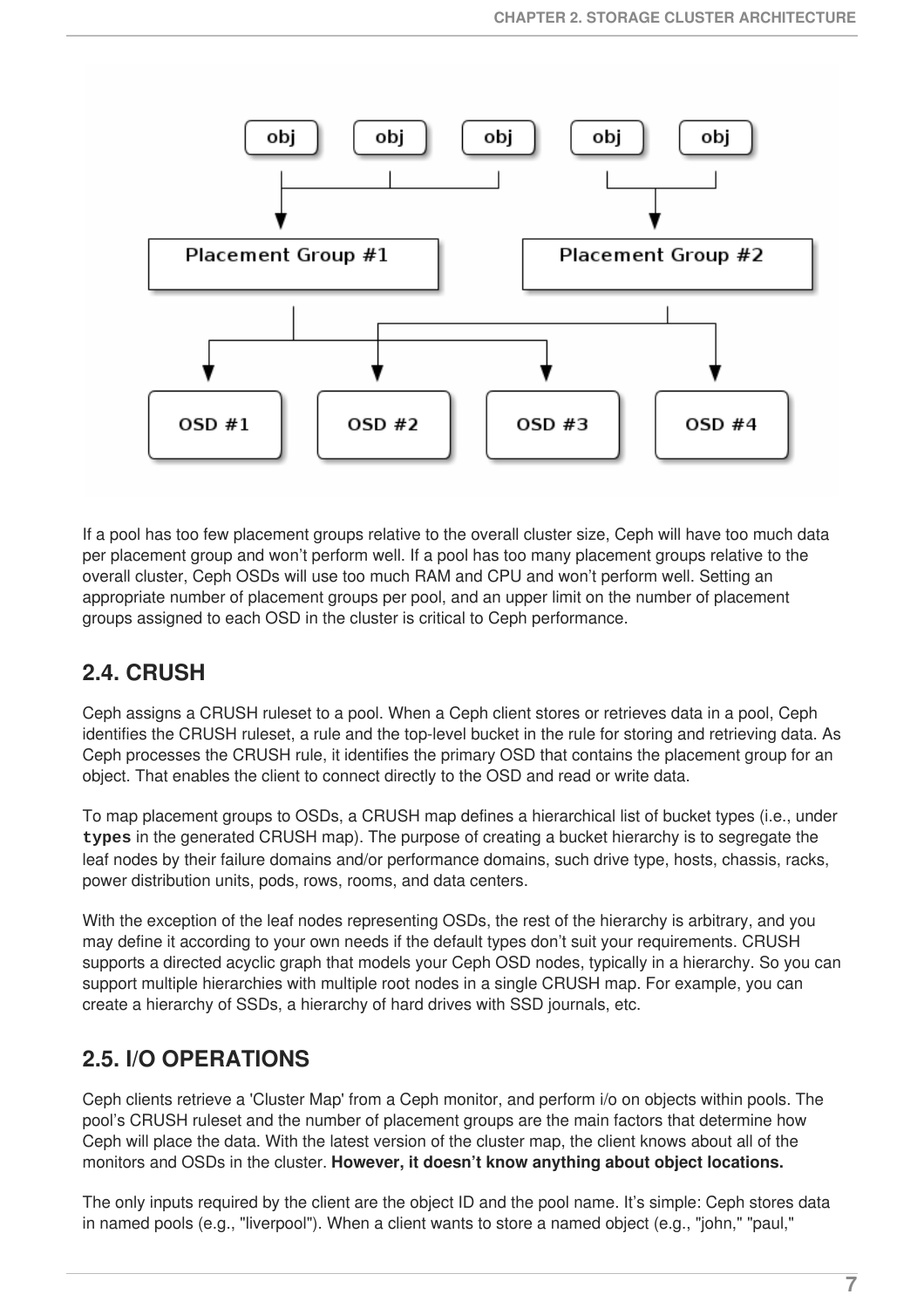"george," "ringo", etc.) in a pool it takes the object name, a hash code, the number of PGs in the pool and the pool name as inputs and CRUSH (Controlled Replication Under Scalable Hashing) calculates the ID of the placement group and the primary OSD for the placement group.

Ceph clients use the following steps to compute PG IDs.

- 1. The client inputs the pool ID and the object ID. (e.g., pool = "liverpool" and object-id = "john")
- 2. CRUSH takes the object ID and hashes it.
- 3. CRUSH calculates the hash modulo of the number of PGs. (e.g., **58**) to get a PG ID.
- 4. CRUSH calculates the primary OSD corresponding to the PG ID.
- 5. The client gets the pool ID given the pool name (e.g., "liverpool" = **4**)
- 6. The client prepends the pool ID to the PG ID (e.g., **4.58**).
- 7. The client performs an object operation (e.g., write, read, delete, etc.) by communicating directly with the Primary OSD in the Acting Set.

The topology and state of the Ceph storage cluster are relatively stable during a session (i/o context). Empowering a Ceph client to compute object locations is much faster than requiring the client make a query to the storage over a chatty session for each read/write operation. The CRUSH algorithm allows a client to compute where objects *should* be stored, and **enables the client to contact the primary OSD in the acting set directly** to store or retrieve the objects. Since a cluster at the exabyte scale has thousands of OSDs, network over subscription between a client and a Ceph OSD is not a significant problem. If the cluster state changes, the client can simply request an update to the cluster map from the Ceph monitor.

#### <span id="page-11-0"></span>**2.5.1. Replicated I/O**

Like Ceph clients, Ceph OSDs can contact Ceph monitors to retrieve the latest copy of the cluster map. Ceph OSDs also use the CRUSH algorithm, but they use it to compute where replicas of objects should be stored. In a typical write scenario, a Ceph client uses the CRUSH algorithm to compute the placement group ID and the primary OSD in the Acting Set for an object. When the client writes the object to the primary OSD, the primary OSD finds the number of replicas that it should store (i.e.,

**osd\_pool\_default\_size = n**). Then, the primary OSD takes the object ID, pool name and the cluster map and uses the CRUSH algorithm to calculate the ID(s) of secondary OSD(s) for the acting set. The primary OSD writes the object to the secondary OSD(s). When the primary OSD receives an acknowledgment from the secondary OSD(s) and the primary OSD itself completes its write operation, it acknowledges a successful write operation to the Ceph client.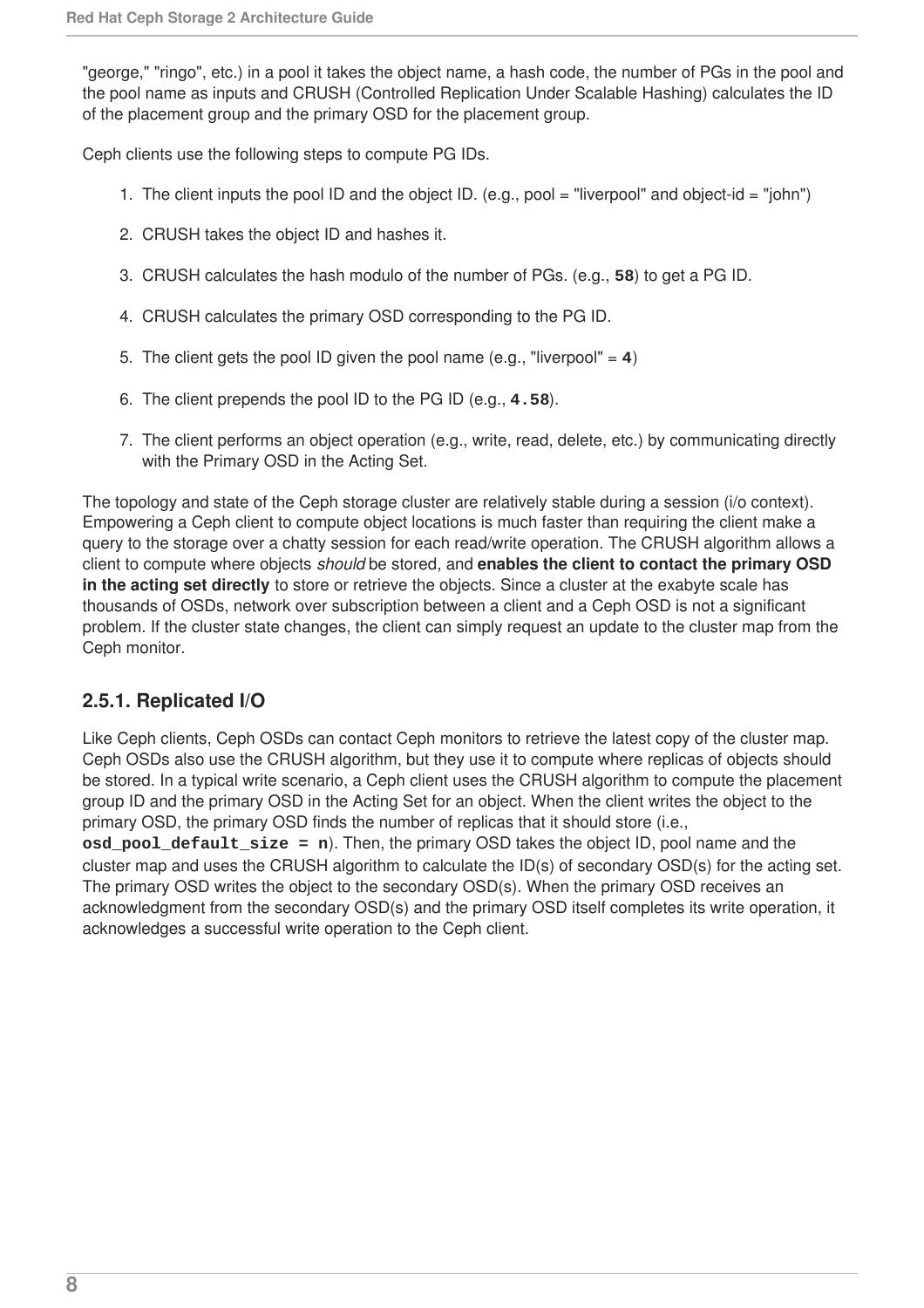

With the ability to perform data replication on behalf of Ceph clients, Ceph OSD Daemons relieve Ceph clients from that duty, while ensuring high data availability and data safety.



#### **NOTE**

The primary OSD and the secondary OSDs are typically configured to be in separate failure domains (i.e., rows, racks, nodes, etc.). CRUSH computes the ID(s) of the secondary OSD(s) with consideration for the failure domains.

#### <span id="page-12-0"></span>**2.5.2. Erasure-coded I/O**

Erasure code is actually a forward error correction (FEC) code which transforms a message of K chunks into a longer message (code word) with N chunks such that the original message can be recovered from a subset of the N chunks. Over the time, different algorithms have developed for erasure coding out of which one of the earliest and most commonly used is **Reed-Solomon** algorithm. You can understand it better with the equation **N = K+M** where the variable **K** is the original amount of data chunks, variable**M** stands for the extra or redundant chunks that are added to provide protection from failures and the variable **N** is the total number of chunks created after the **erasure coding** process. The value of **M** is simply **N-K** which means that **N-K** redundant chunks are computed from **K** original data chunks. This approach guarantees that all the original data are accessible as long as **K** among the **N** chunks are functional. That is, the system is resilient to arbitrary **N-K** failures. For instance, in a 10 (K) of 16 (N) configuration, or erasure coding 10/16, six extra chunks **M = K-N** i.e, **16-10 = 6** would be added to the 10 base chunks (K). The 16 data chunks (N) would be spread across 16 OSDs. The original file could be reconstructed from the 10 verified data chunks even if 6 OSDs fail. It means that there won't be any loss of data. Thus, it ensures a very high level of fault tolerance.

Like replicated pools, in an erasure-coded pool the primary OSD in the up set receives all write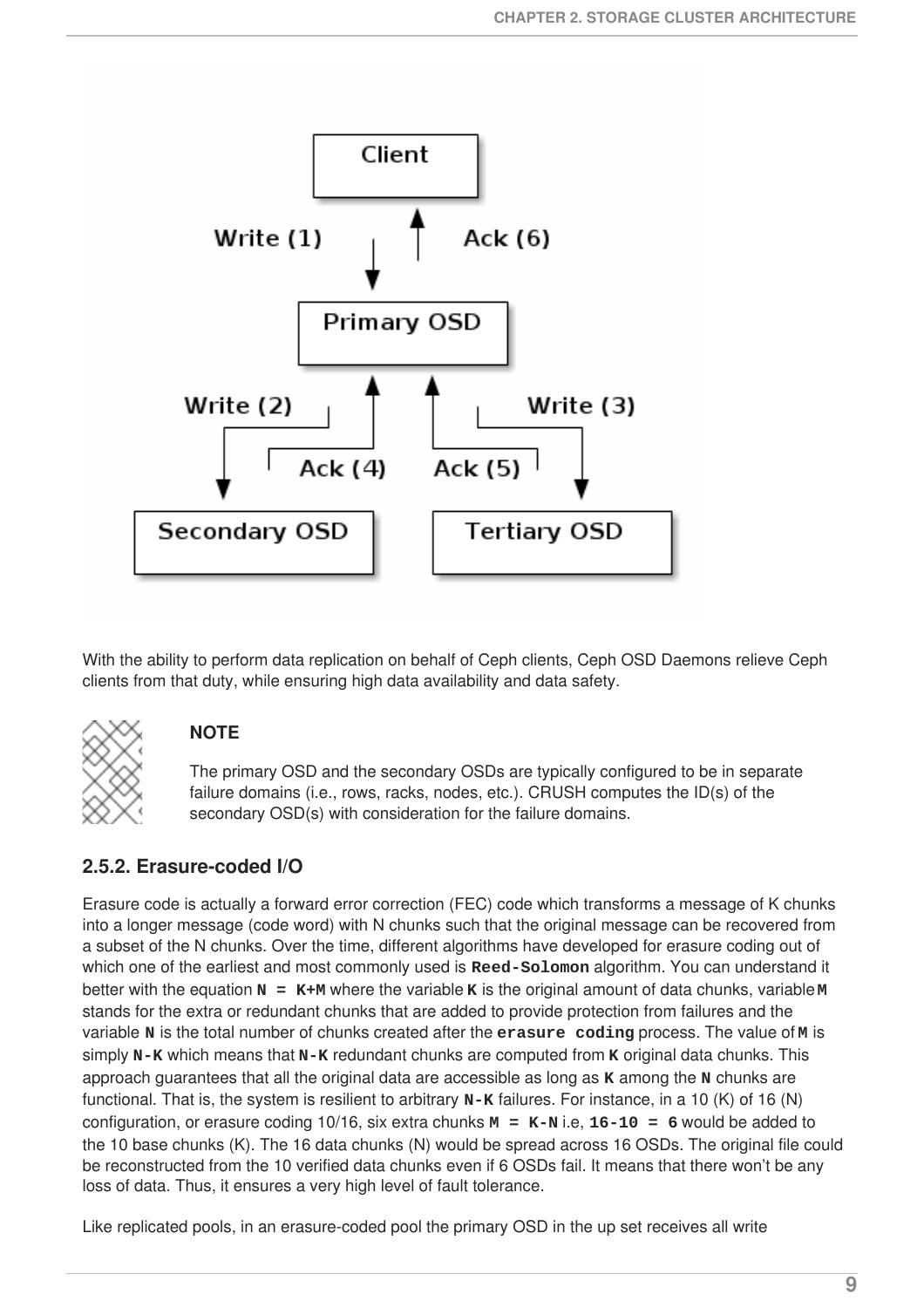operations. In replicated pools, Ceph makes a deep copy of each object in the placement group on the secondary OSD(s) in the set. For erasure coding, the process is a bit different. An erasure coded pool stores each object as **K+M** chunks. It is divided into **K** data chunks and **M** coding chunks. The pool is configured to have a size of **K+M** so that each chunk is stored in an OSD in the acting set. The rank of the chunk is stored as an attribute of the object. The primary OSD is responsible for encoding the payload into **K+M** chunks and sends them to the other OSDs. It is also responsible for maintaining an authoritative version of the placement group logs.

For instance an erasure coded pool is created to use five OSDs (**K+M = 5**) and sustain the loss of two of them  $(M = 2)$ .

When the object **NYAN** containing **ABCDEFGHI** is written to the pool, the erasure encoding function splits the content into three data chunks simply by dividing the content in three: the first contains **ABC**, the second **DEF** and the last **GHI**. The content will be padded if the content length is not a multiple of**K**. The function also creates two coding chunks: the fourth with **YXY** and the fifth with **GQC**. Each chunk is stored in an OSD in the acting set. The chunks are stored in objects that have the same name (**NYAN**) but reside on different OSDs. The order in which the chunks were created must be preserved and is stored as an attribute of the object (**shard\_t**), in addition to its name. Chunk 1 contains **ABC** and is stored on **OSD5** while chunk 4 contains **YXY** and is stored on **OSD3**.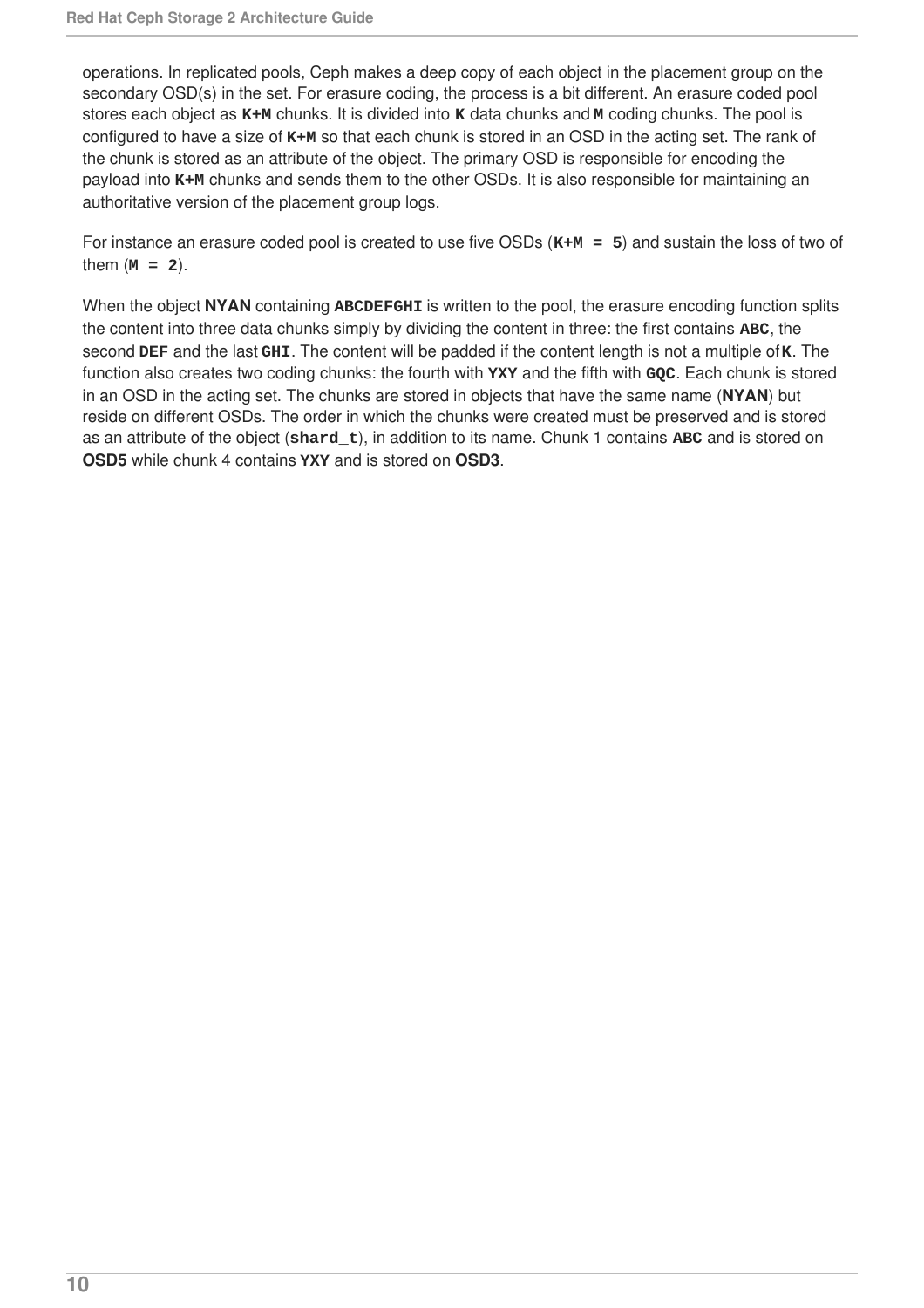

When the object **NYAN** is read from the erasure coded pool, the decoding function reads three chunks: chunk 1 containing **ABC**, chunk 3 containing **GHI** and chunk 4 containing **YXY**. Then, it rebuilds the original content of the object **ABCDEFGHI**. The decoding function is informed that the chunks 2 and 5 are missing (they are called 'erasures'). The chunk 5 could not be read because the **OSD4** is out. The decoding function can be called as soon as three chunks are read: **OSD2** was the slowest and its chunk was not taken into account.

This splitting of data into chunks is independent from object placement. Your CRUSH ruleset along with the erasure-coded pool profile determines the placement of chunks on the OSDs. For instance, using the Locally Repairable Code (**lrc**) plugin in your profile creates additional chunks and requires fewer OSDs to recover from. You have this **lrc** profile configuration: **K=4, M=2, and L=3**. Six chunks are created (**K+M**), just as the **jerasure** plugin would, but the locality value (**L=3**) requires 2 more chunks to be created locally. The additional chunks are calculated as such, **(K+M)/L**. If the OSD containing chunk 0 fails, this chunk can be recovered by using chunks 1, 2 and the first local chunk. In this case, only 3 chunks instead of 5 chunks are required for recovery. For more information about CRUSH, the erasurecoding profiles, and plugins, see the Storage [Strategies](https://access.redhat.com/documentation/en/red-hat-ceph-storage/2/single/storage-strategies-guide) Guide.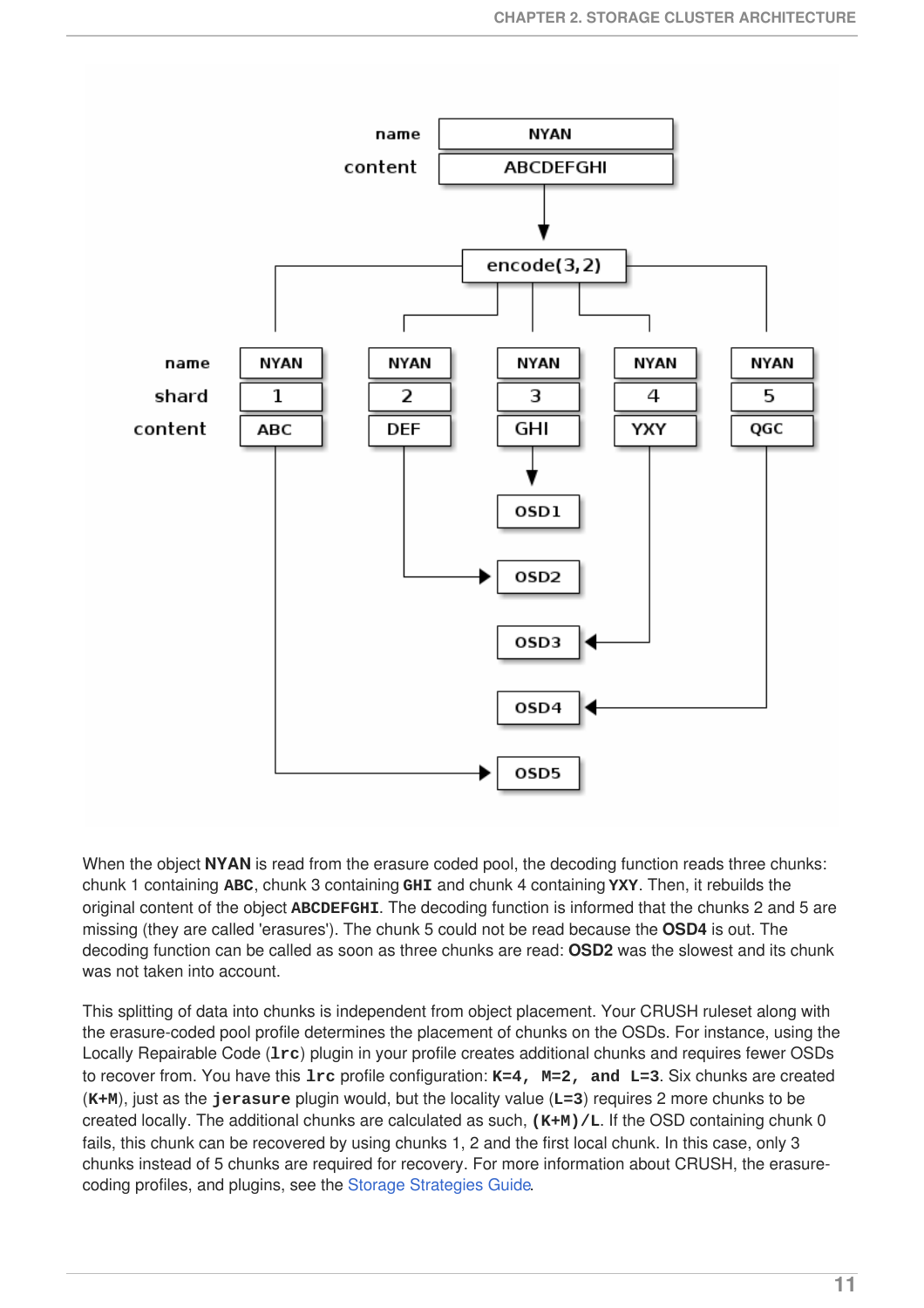#### **NOTE**

Object Map for erasure-coded pools is disabled and can not be enabled. For more details on Object Map, please see the [Object](#page-21-1) Map section.



#### **NOTE**

Erasure-coded pools are only supported with the RADOS Gateway (RGW). Using erasure-coded pools with a RADOS Block Device (RBD) is not supported.

### <span id="page-15-0"></span>**2.6. SELF-MANAGEMENT OPERATIONS**

Ceph clusters perform a lot of self monitoring and management operations automatically. For example, Ceph OSDs can check the cluster health and report back to the Ceph monitors; and by using CRUSH to assigning objects to placement groups and placement groups to a set of OSDs, Ceph OSDs can use the CRUSH algorithm to rebalance the cluster or recover from OSD failures dynamically. The following sections describe some of the operations Ceph conducts for you.

#### <span id="page-15-1"></span>**2.6.1. Heartbeating**

Ceph OSDs join a cluster and report to Ceph monitors on their status. At the lowest level, the Ceph OSD status is **up** or **down** reflecting whether or not it is running and able to service Ceph client requests. If a Ceph OSD is **down** and **in** the Ceph storage cluster, this status may indicate the failure of the Ceph OSD. If a Ceph OSD is not running (e.g., it crashes), the Ceph OSD cannot notify the Ceph monitor that it is **down**. The Ceph monitor can ping a Ceph OSD daemon periodically to ensure that it is running. However, Ceph also empowers Ceph OSDs to determine if a neighboring OSD is **down**, to update the cluster map and to report it to the Ceph monitor(s). This means that Ceph monitors can remain light weight processes.

#### <span id="page-15-2"></span>**2.6.2. Peering**

Ceph OSD daemons perform 'peering', which is the process of bringing all of the OSDs that store a Placement Group (PG) into agreement about the state of all of the objects (and their metadata) in that PG. Peering issues usually resolve themselves.



#### **NOTE**

When Ceph monitors agree on the state of the OSDs storing a placement group, that does not mean that the placement group has the latest contents.

When Ceph stores a placement group in an acting set of OSDs, refer to them as *Primary*, *Secondary*, and so forth. By convention, the *Primary* is the first OSD in the *Acting Set*, and is responsible for coordinating the peering process for each placement group where it acts as the *Primary*, and is the **ONLY** OSD that that will accept client-initiated writes to objects for a given placement group where it acts as the *Primary*.

When a series of OSDs are responsible for a placement group, that series of OSDs, we refer to them as an *Acting Set*. An *Acting Set* may refer to the Ceph OSD Daemons that are currently responsible for the placement group, or the Ceph OSD Daemons that were responsible for a particular placement group as of some epoch.

The Ceph OSD daemons that are part of an *Acting Set* may not always be **up**. When an OSD in the *Acting Set* is **up**, it is part of the *Up Set*. The *Up Set* is an important distinction, because Ceph can remap PGs to other Ceph OSDs when an OSD fails.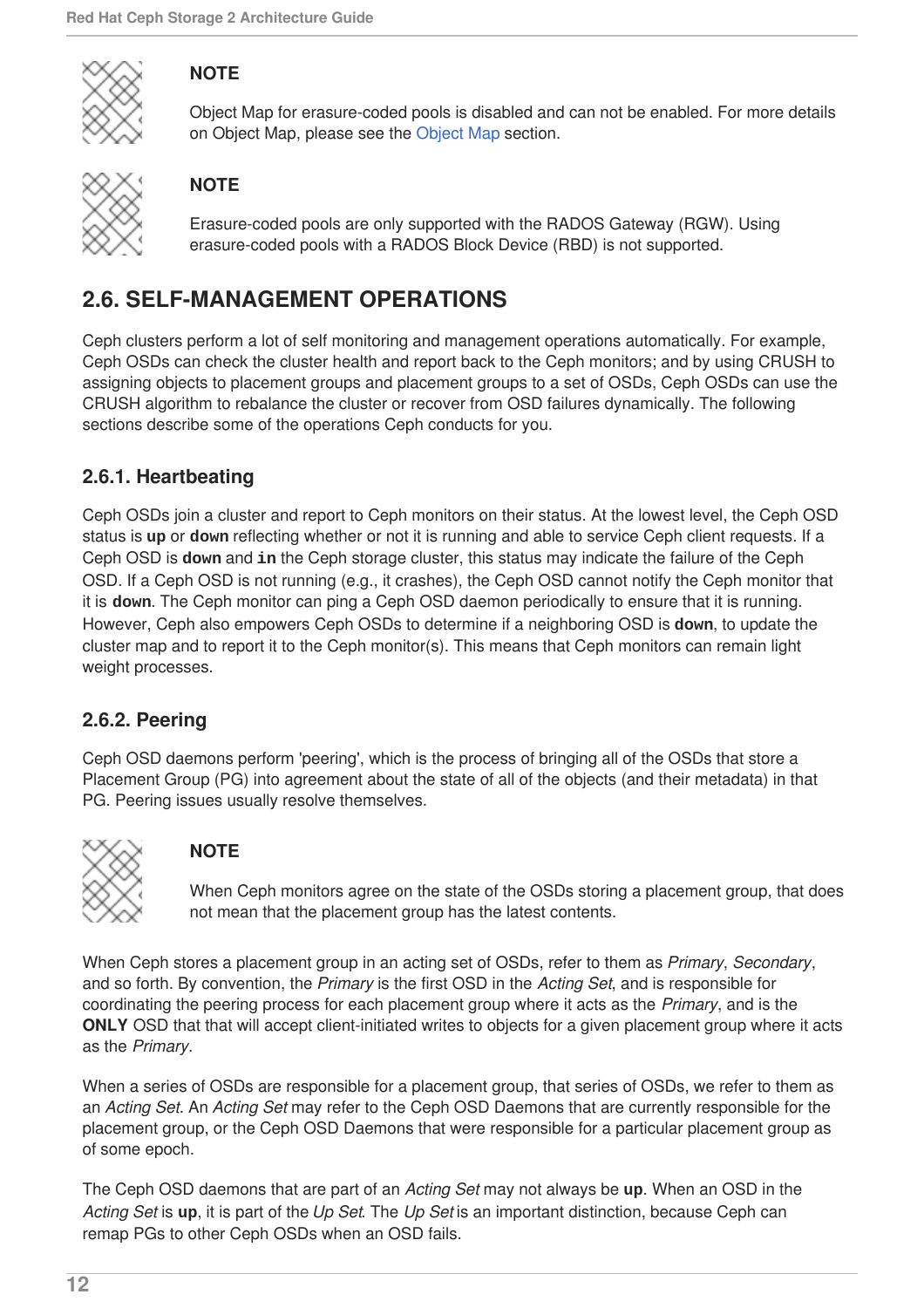

#### **NOTE**

In an *Acting Set* for a PG containing **osd.25**, **osd.32** and **osd.61**, the first OSD, **osd.25**, is the *Primary*. If that OSD fails, the Secondary, **osd.32**, becomes the *Primary*, and **osd.25** will be removed from the *Up Set*.

#### <span id="page-16-0"></span>**2.6.3. Rebalancing and Recovery**

When you add a Ceph OSD to a Ceph storage cluster, the cluster map gets updated with the new OSD. This changes the cluster map. Consequently, it changes object placement, because it changes an input for the CRUSH calculations. CRUSH places data evenly, but pseudo randomly. So only a small amount of data moves when you add a new OSD. The amount of data is usually the the number of OSDs you add divided by the total amount of data in the cluster (e.g., in a cluster with 50 OSDs, 1/50th or 2% of your data might move when adding an OSD).

The following diagram depicts the rebalancing process (albeit rather crudely, since it is substantially less impactful with large clusters) where some, but not all of the PGs migrate from existing OSDs (OSD 1, and OSD 2) to the new OSD (OSD 3). Even when rebalancing, CRUSH is stable. Many of the placement groups remain in their original configuration, and each OSD gets some added capacity, so there are no load spikes on the new OSD after rebalancing is complete.



#### <span id="page-16-1"></span>**2.6.4. Scrubbing**

As part of maintaining data consistency and cleanliness, Ceph OSD Daemons can scrub objects within placement groups. That is, Ceph OSD Daemons can compare object metadata in one placement group with its replicas in placement groups stored on other OSDs. Scrubbing (usually performed daily) catches bugs or filesystem errors. Ceph OSD Daemons also perform deeper scrubbing by comparing data in objects bit-for-bit. Deep scrubbing (usually performed weekly) finds bad sectors on a drive that weren't apparent in a light scrub.

### <span id="page-16-2"></span>**2.7. HIGH AVAILABILITY**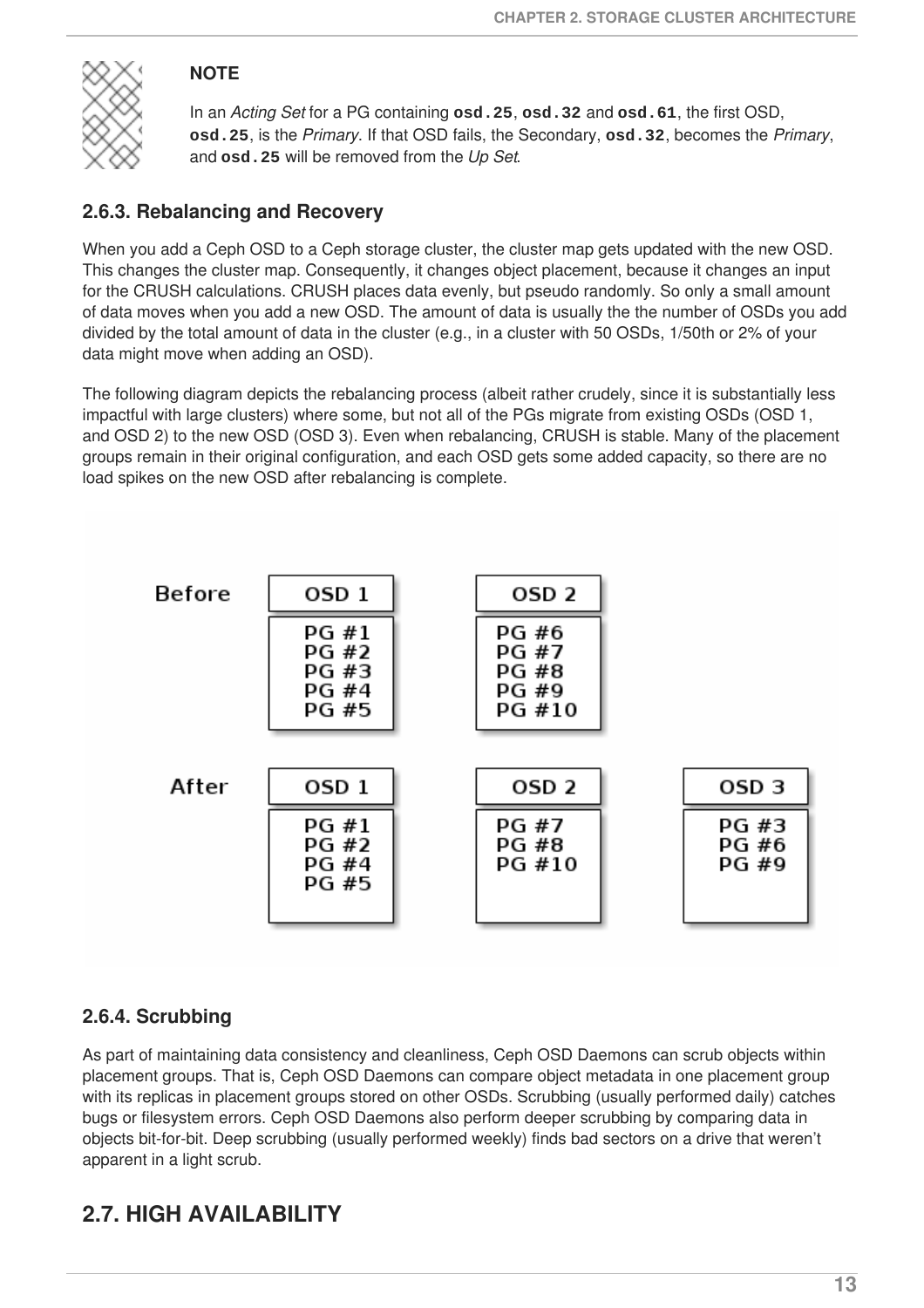In addition to the high scalability enabled by the CRUSH algorithm, Ceph must also maintain high availability. This means that Ceph clients must be able to read and write data even when the cluster is in a degraded state, or when a monitor fails.

#### <span id="page-17-0"></span>**2.7.1. Data Copies**

In a replicated storage pool, Ceph needs multiple copies of an object to operate in a degraded state. Ideally, a Ceph storage cluster enables a client to read and write data even if one of the OSDs in an acting set fails. For this reason, Ceph defaults to making three copies of an object with a minimum of two copies clean for write operations. Ceph will still preserve data even if two OSDs fail; however, it will interrupt write operations.

In an erasure-coded pool, Ceph needs to store chunks of an object across multiple OSDs so that it can operate in a degraded state. Similar to replicated pools, ideally an erasure-coded pool enables a Ceph client to read and write in a degraded state. For this reason, we recommend **K+M=5** to store chunks across 5 OSDs with **M=2** to allow the failure of two OSDs and retain the ability to recover data.

#### <span id="page-17-1"></span>**2.7.2. Monitor Cluster**

Before Ceph Clients can read or write data, they must contact a Ceph Monitor to obtain the most recent copy of the cluster map. A Ceph Storage Cluster can operate with a single monitor; however, this introduces a single point of failure (i.e., if the monitor goes down, Ceph Clients cannot read or write data).

For added reliability and fault tolerance, Ceph supports a cluster of monitors. In a cluster of monitors, latency and other faults can cause one or more monitors to fall behind the current state of the cluster. For this reason, Ceph must have agreement among various monitor instances regarding the state of the cluster. Ceph always uses a majority of monitors (e.g., 1, 2:3, 3:5, 4:6, etc.) and the Paxos algorithm to establish a consensus among the monitors about the current state of the cluster. Monitors hosts require NTP to prevent clock drift.

#### <span id="page-17-2"></span>**2.7.3. CephX**

The **cephx** authentication protocol operates in a manner with behavior similar to Kerberos.

A user/actor invokes a Ceph client to contact a monitor. Unlike Kerberos, each monitor can authenticate users and distribute keys, so there is no single point of failure or bottleneck when using **cephx**. The monitor returns an authentication data structure similar to a Kerberos ticket that contains a session key for use in obtaining Ceph services. This session key is itself encrypted with the user's permanent secret key, so that only the user can request services from the Ceph monitor(s). The client then uses the session key to request its desired services from the monitor, and the monitor provides the client with a ticket that will authenticate the client to the OSDs that actually handle data. Ceph monitors and OSDs share a secret, so the client can use the ticket provided by the monitor with any OSD or metadata server in the cluster. Like Kerberos, **cephx** tickets expire, so an attacker cannot use an expired ticket or session key obtained surreptitiously. This form of authentication will prevent attackers with access to the communications medium from either creating bogus messages under another user's identity or altering another user's legitimate messages, as long as the user's secret key is not divulged before it expires.

To use **cephx**, an administrator must set up users first. In the following diagram, the **client.admin** user invokes **ceph auth get-or-create-key** from the command line to generate a username and secret key. Ceph's **auth** subsystem generates the username and key, stores a copy with the monitor(s) and transmits the user's secret back to the **client.admin** user. This means that the client and the monitor share a secret key.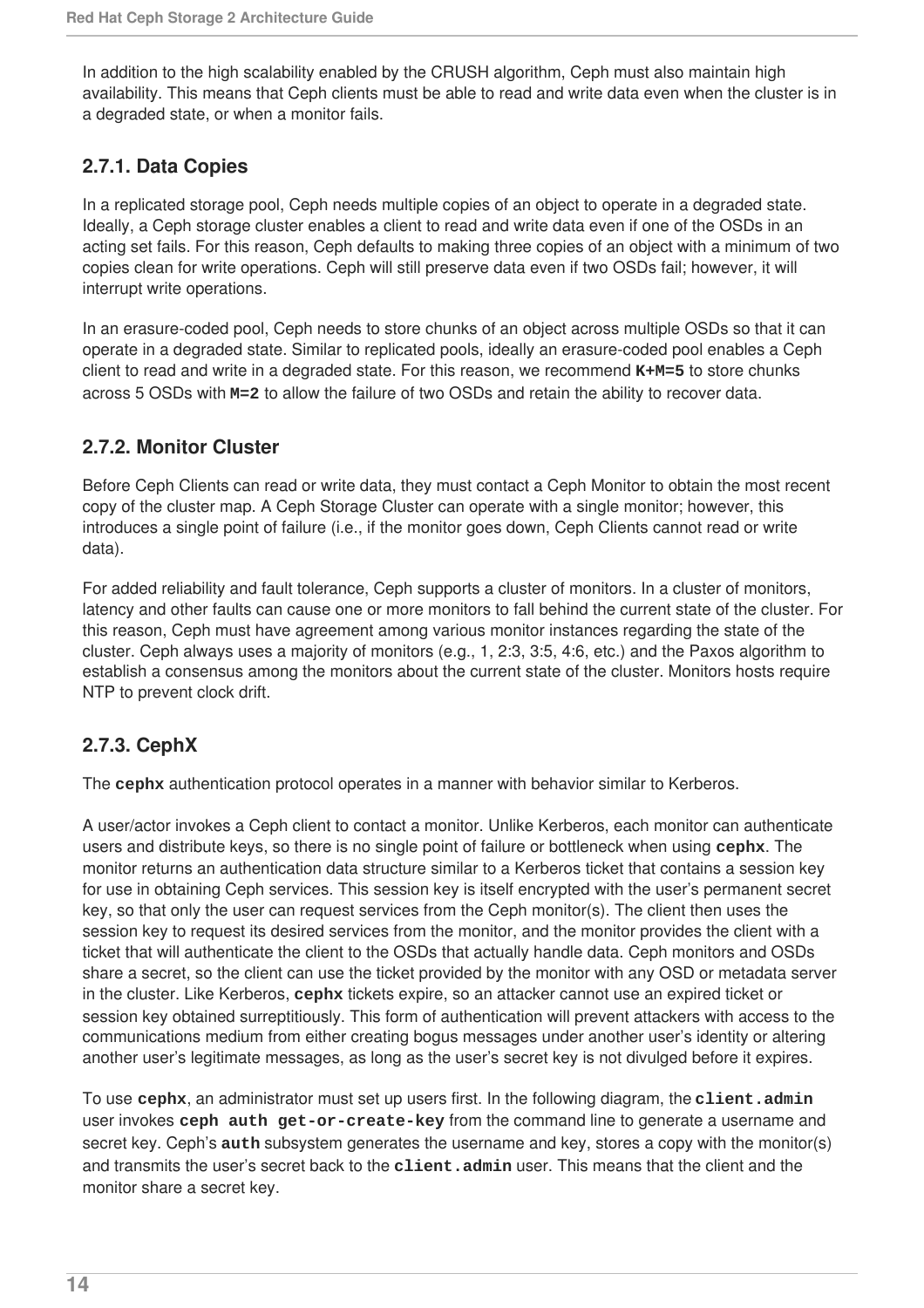

#### **NOTE**

The **client.admin** user must provide the user ID and secret key to the user in a secure manner.

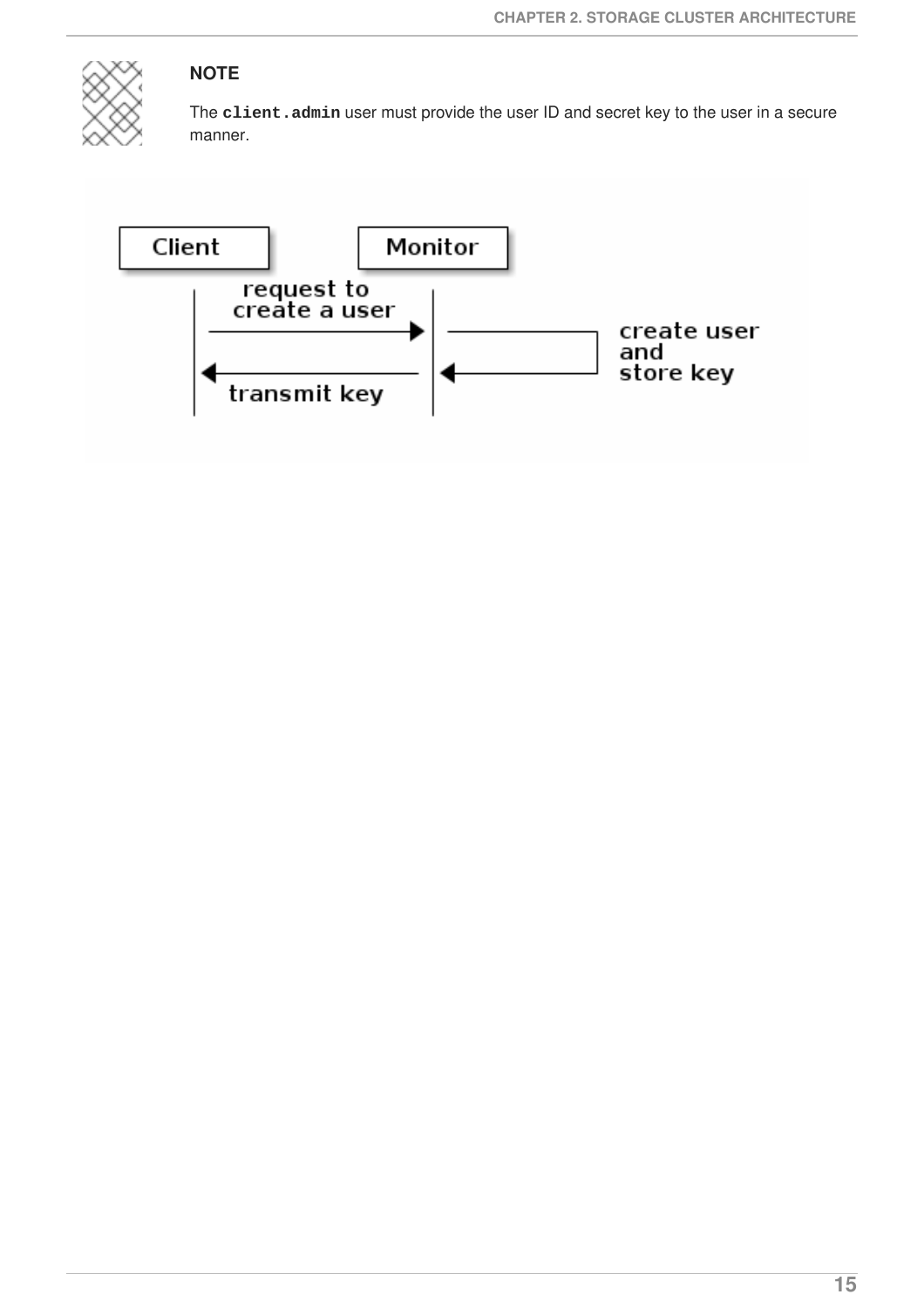## **CHAPTER 3. CLIENT ARCHITECTURE**

<span id="page-19-0"></span>Ceph clients differ in their materially in how they present data storage interfaces. A Ceph block device presents block storage that mounts just like a physical storage drive. A Ceph gateway presents an object storage service with S3-compliant and Swift-compliant RESTful interfaces with its own user management. However, all Ceph clients use the Reliable Autonomic Distributed Object Store (RADOS) protocol to interact with the Ceph storage cluster; and, they all have the same basic needs:

- The Ceph configuration file, or the cluster name (usually **ceph**) and monitor address
- The pool name
- The user name and the path to the secret key.

Ceph clients tend to follow some similar patters, such as object-watch-notify and striping. The following sections describe a little bit more about RADOS, librados and common patterns used in Ceph clients.

### <span id="page-19-1"></span>**3.1. NATIVE PROTOCOL AND LIBRADOS**

Modern applications need a simple object storage interface with asynchronous communication capability. The Ceph Storage Cluster provides a simple object storage interface with asynchronous communication capability. The interface provides direct, parallel access to objects throughout the cluster.

- Pool Operations
- Snapshots
- Read/Write Objects
	- Create or Remove
	- Entire Object or Byte Range
	- Append or Truncate
- Create/Set/Get/Remove XATTRs
- Create/Set/Get/Remove Key/Value Pairs
- Compound operations and dual-ack semantics

### <span id="page-19-2"></span>**3.2. OBJECT WATCH/NOTIFY**

A Ceph client can register a persistent interest with an object and keep a session to the primary OSD open. The client can send a notification message and payload to all watchers and receive notification when the watchers receive the notification. This enables a client to use any object as a synchronization/communication channel.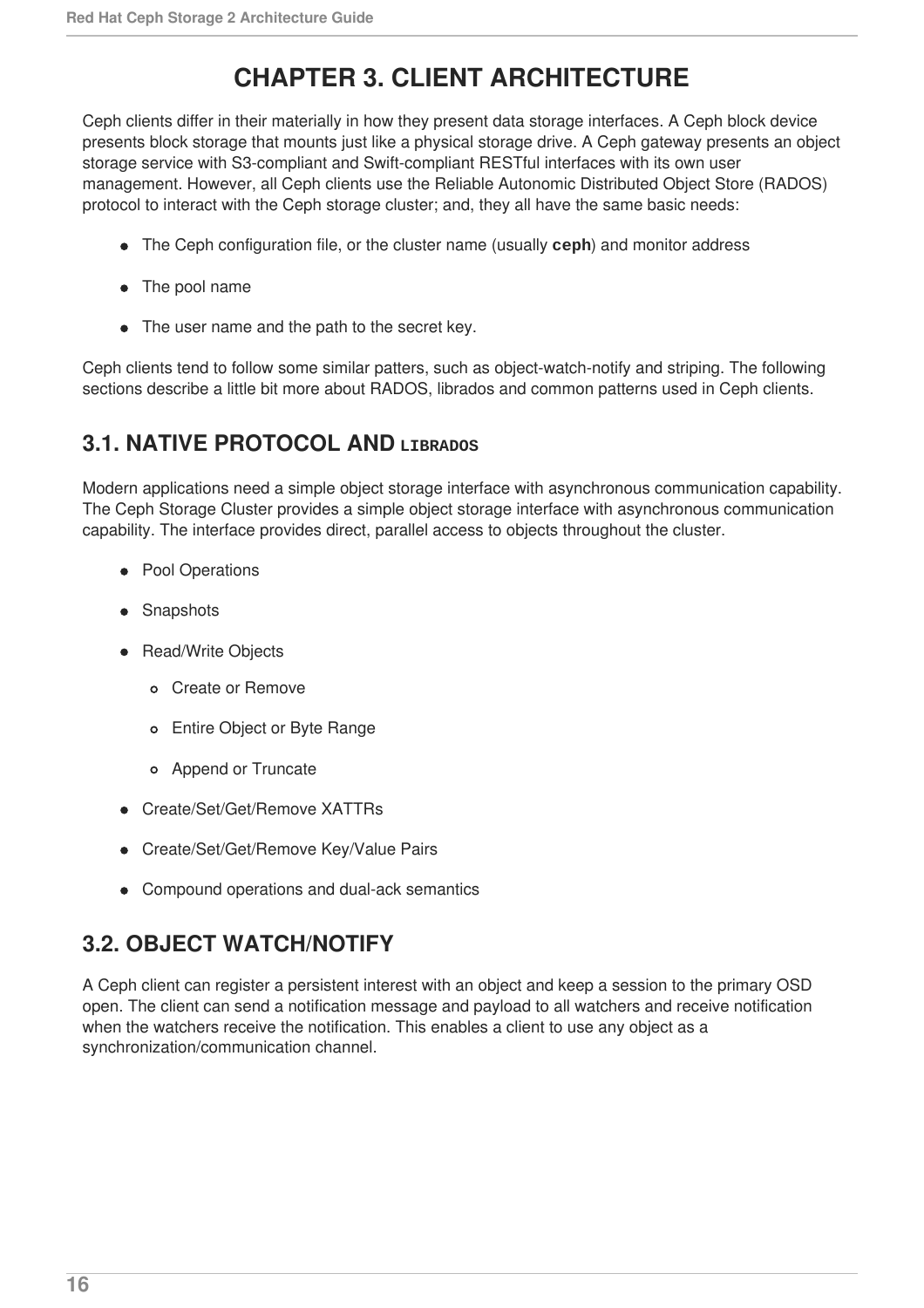

### <span id="page-20-0"></span>**3.3. MANDATORY EXCLUSIVE LOCKS**

Mandatory Exclusive Locks is a feature that locks an RBD to a single client, if multiple mounts are in place. This helps address the write conflict situation when multiple mounted client try to write to the same object. This feature is built on **object-watch-notify** explained in the previous section. So, when writing, if one client first establishes an exclusive lock on an object, another mounted client will first check to see if a peer has placed a lock on the object before writing.

With this feature enabled, only one client can modify an RBD device at a time, especially when changing internal RBD structures during operations like **snapshot create/delete**. It also provides some protection for failed clients. For instance, if a virtual machine seems to be unresponsive and you start a copy of it with the same disk elsewhere, the first one will be blacklisted in Ceph and unable to corrupt the new one.

Mandatory Exclusive Locks is not enabled by default. You have to explicitly enable it with **--imagefeatures** parameter when creating an image. For example:

rbd -p mypool create myimage --size 102400 --image-features 5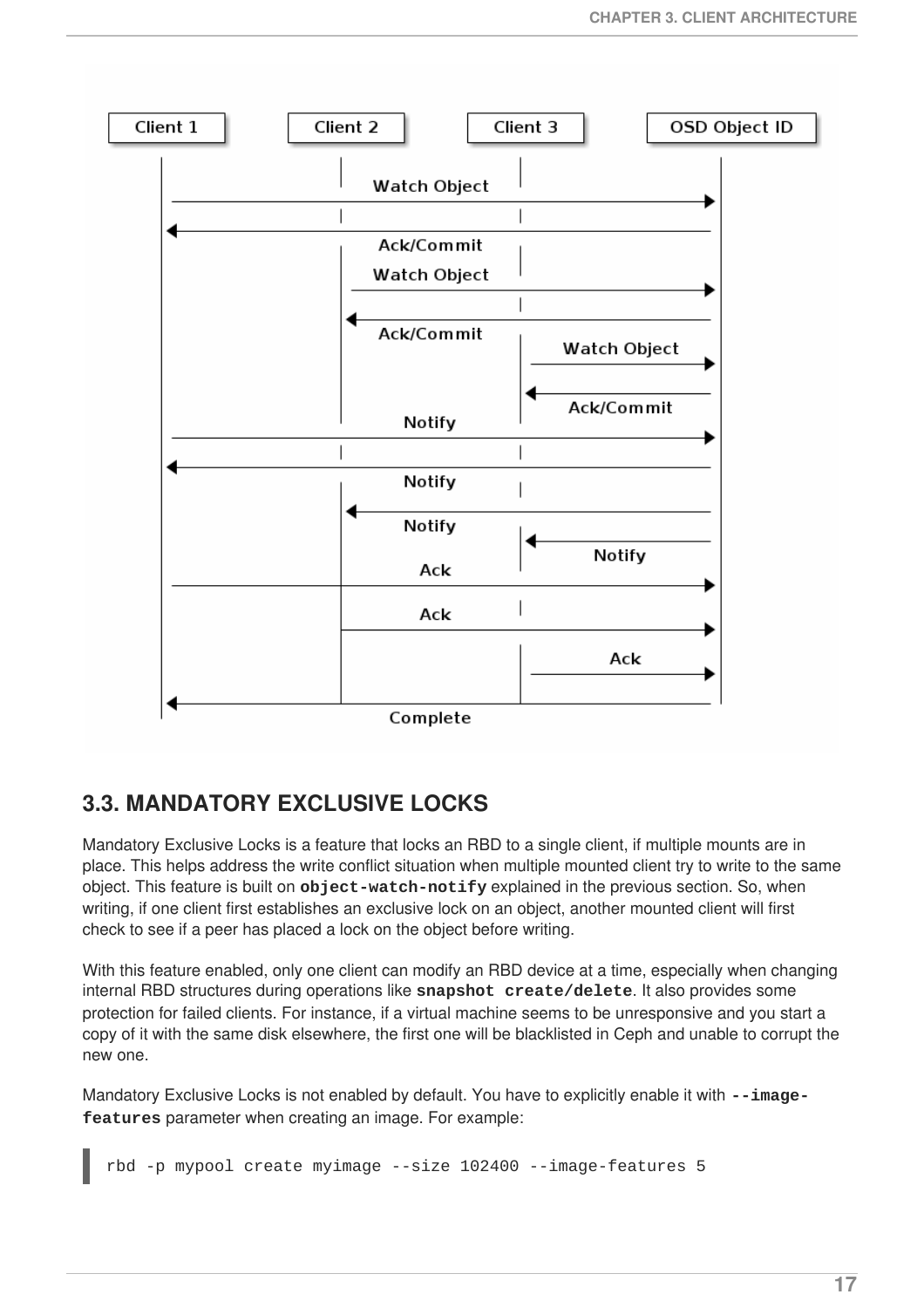Here, the numeral **5** is a summation of **1** and **4** where **1** enables layering support and **4** enables exclusive locking support. So, the above command will create a 100 GB rbd image, enable layering and exclusive lock.

Mandatory Exclusive Locks is also a prerequisite for **object map**. Without enabling exclusive locking support, object map support cannot be enabled.

Mandatory Exclusive Locks also does some ground work for mirroring.

### <span id="page-21-0"></span>**3.4. OBJECT MAP**

<span id="page-21-1"></span>Object map is a feature that tracks the presence of backing RADOS objects when a client writes to an rbd image. When a write occurs, that write is translated to an offset within a backing RADOS object. When the object map feature is enabled, the presence of these RADOS objects is tracked. So, we can know if the objects actually exist. Object map is kept in-memory on the librbd client so it can avoid querying the OSDs for objects that it knows don't exist. In other words, object map is an index of the objects that actually exists.

Object map is beneficial for certain operations, viz:

- Resize
- Export
- Copy
- Flatten
- **•** Delete
- Read

A shrink resize operation is like a partial delete where the trailing objects are deleted.

An export operation knows which objects are to be requested from RADOS.

A copy operation knows which objects exist and need to be copied. It does not have to iterate over potentially hundreds and thousands of possible objects.

A flatten operation performs a copy-up for all parent objects to the clone so that the clone can be detached from the parent i.e, the reference from the child clone to the parent snapshot can be removed. So, instead of all potential objects, copy-up is done only for the objects that exist.

A delete operation deletes only the objects that exist in the image.

A read operation skips the read for objects it knows doesn't exist.

So, for operations like resize (shrinking only), exporting, copying, flattening, and deleting, these operations would need to issue an operation for all potentially affected RADOS objects (whether they exist or not). With object map enabled, if the object doesn't exist, the operation need not be issued.

For example, if we have a 1 TB sparse RBD image, it can have hundreds and thousands of backing RADOS objects. A delete operation without object map enabled would need to issue a **remove object** operation for each potential object in the image. But if object map is enabled, it only needs to issue **remove object** operations for the objects that exist.

Object map is valuable against clones that don't have actual objects but gets object from parent. When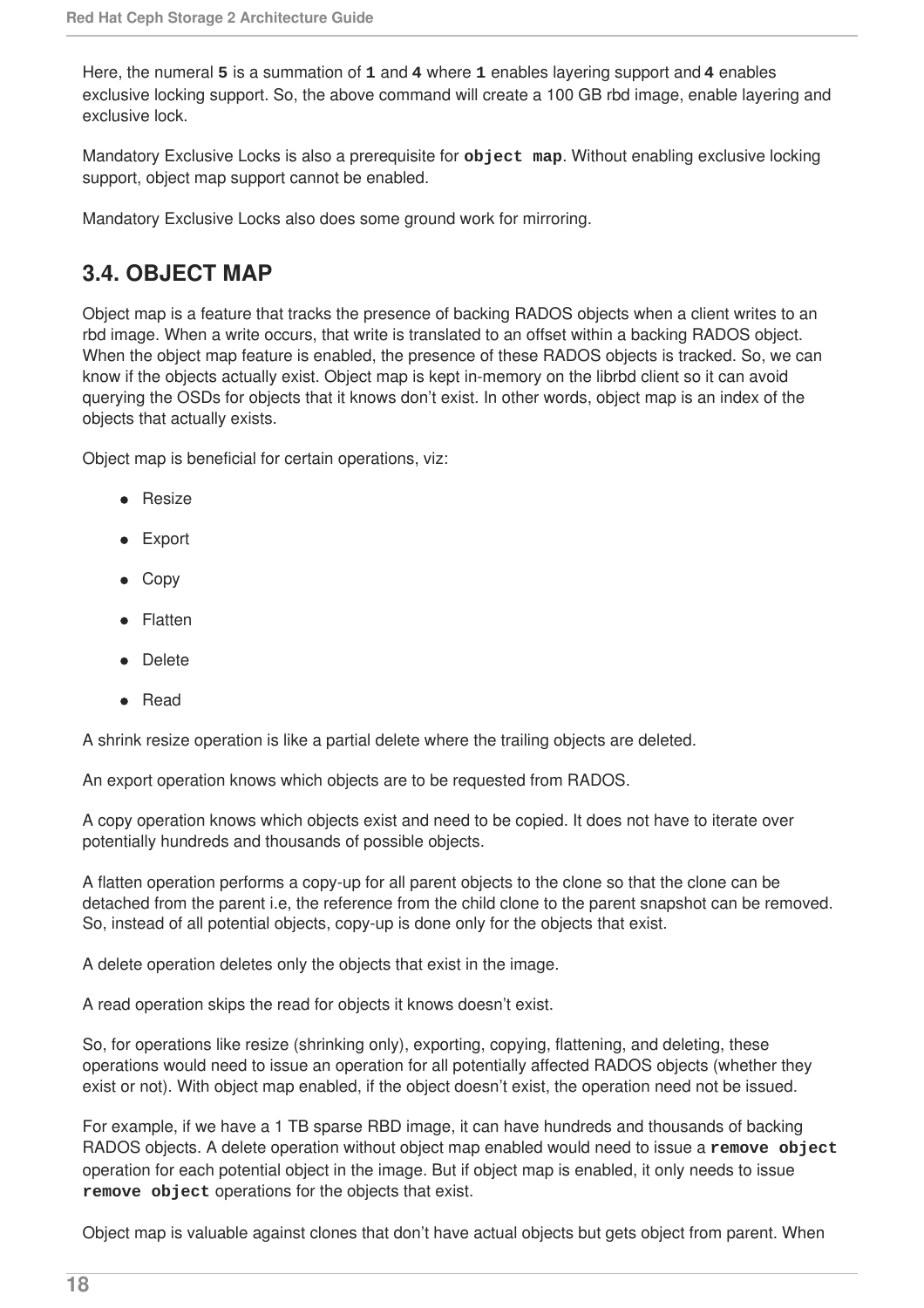there is a cloned image, the clone initially has no objects and all reads are redirected to the parent. So, object map can improve reads as without the object map, first it needs to issue a read operation to the OSD for the clone, when that fails, it issues another read to the parent — with object map enabled. It skips the read for objects it knows doesn't exist.

Object map is not enabled by default. You have to explicitly enable it with **--image-features** parameter when creating an image. Also, **Mandatory Exclusive Locks** (mentioned in previous section) is a prerequisite for **object map**. Without enabling exclusive locking support, object map support cannot be enabled. To enable object map support when creating a image, execute:

rbd -p mypool create myimage --size 102400 --image-features 13

Here, the numeral **13** is a summation of **1**, **4** and **8** where **1** enables layering support, **4** enables exclusive locking support and **8** enables object map support. So, the above command will create a 100 GB rbd image, enable layering, exclusive lock and object map.

### <span id="page-22-0"></span>**3.5. DATA STRIPING**

Storage devices have throughput limitations, which impact performance and scalability. So storage systems often support striping—storing sequential pieces of information across across multiple storage devices—to increase throughput and performance. The most common form of data striping comes from RAID. The RAID type most similar to Ceph's striping is RAID 0, or a 'striped volume.' Ceph's striping offers the throughput of RAID 0 striping, the reliability of n-way RAID mirroring and faster recovery.

Ceph provides three types of clients: Ceph Block Device, Ceph Filesystem, and Ceph Object Storage. A Ceph Client converts its data from the representation format it provides to its users (a block device image, RESTful objects, CephFS filesystem directories) into objects for storage in the Ceph Storage Cluster.

#### **TIP**

The objects Ceph stores in the Ceph Storage Cluster are not striped. Ceph Object Storage, Ceph Block Device, and the Ceph Filesystem stripe their data over multiple Ceph Storage Cluster objects. Ceph Clients that write directly to the Ceph Storage Cluster via **librados** must perform the striping (and parallel I/O) for themselves to obtain these benefits.

The simplest Ceph striping format involves a stripe count of 1 object. Ceph Clients write stripe units to a Ceph Storage Cluster object until the object is at its maximum capacity, and then create another object for additional stripes of data. The simplest form of striping may be sufficient for small block device images, S3 or Swift objects. However, this simple form doesn't take maximum advantage of Ceph's ability to distribute data across placement groups, and consequently doesn't improve performance very much. The following diagram depicts the simplest form of striping: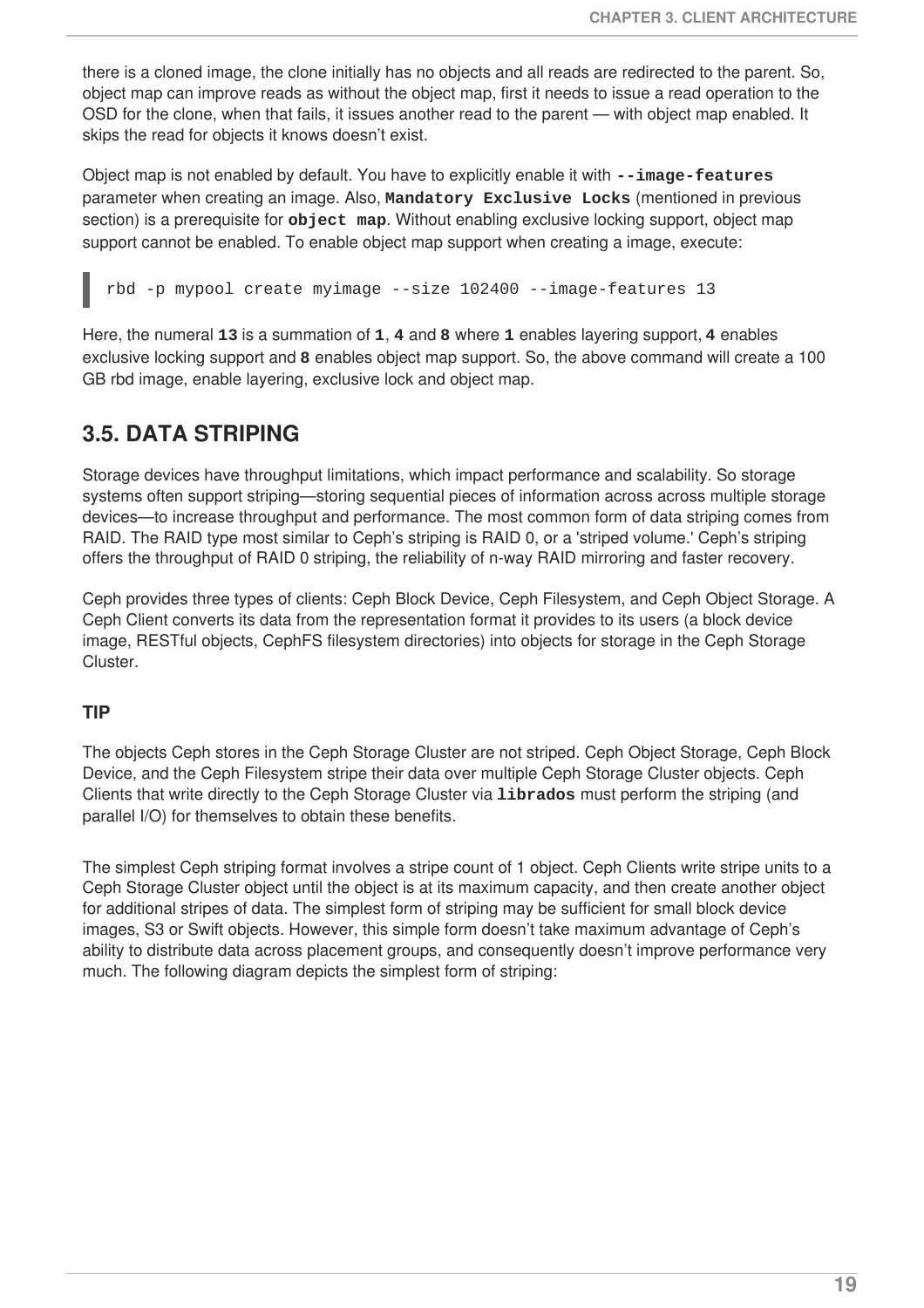

If you anticipate large images sizes, large S3 or Swift objects (e.g., video), you may see considerable read/write performance improvements by striping client data over multiple objects within an object set. Significant write performance occurs when the client writes the stripe units to their corresponding objects in parallel. Since objects get mapped to different placement groups and further mapped to different OSDs, each write occurs in parallel at the maximum write speed. A write to a single disk would be limited by the head movement (e.g. 6ms per seek) and bandwidth of that one device (e.g. 100MB/s). By spreading that write over multiple objects (which map to different placement groups and OSDs) Ceph can reduce the number of seeks per drive and combine the throughput of multiple drives to achieve much faster write (or read) speeds.



#### **NOTE**

Striping is independent of object replicas. Since CRUSH replicates objects across OSDs, stripes get replicated automatically.

In the following diagram, client data gets striped across an object set (**object set 1** in the following diagram) consisting of 4 objects, where the first stripe unit is **stripe unit 0** in **object 0**, and the fourth stripe unit is **stripe unit 3** in **object 3**. After writing the fourth stripe, the client determines if the object set is full. If the object set is not full, the client begins writing a stripe to the first object again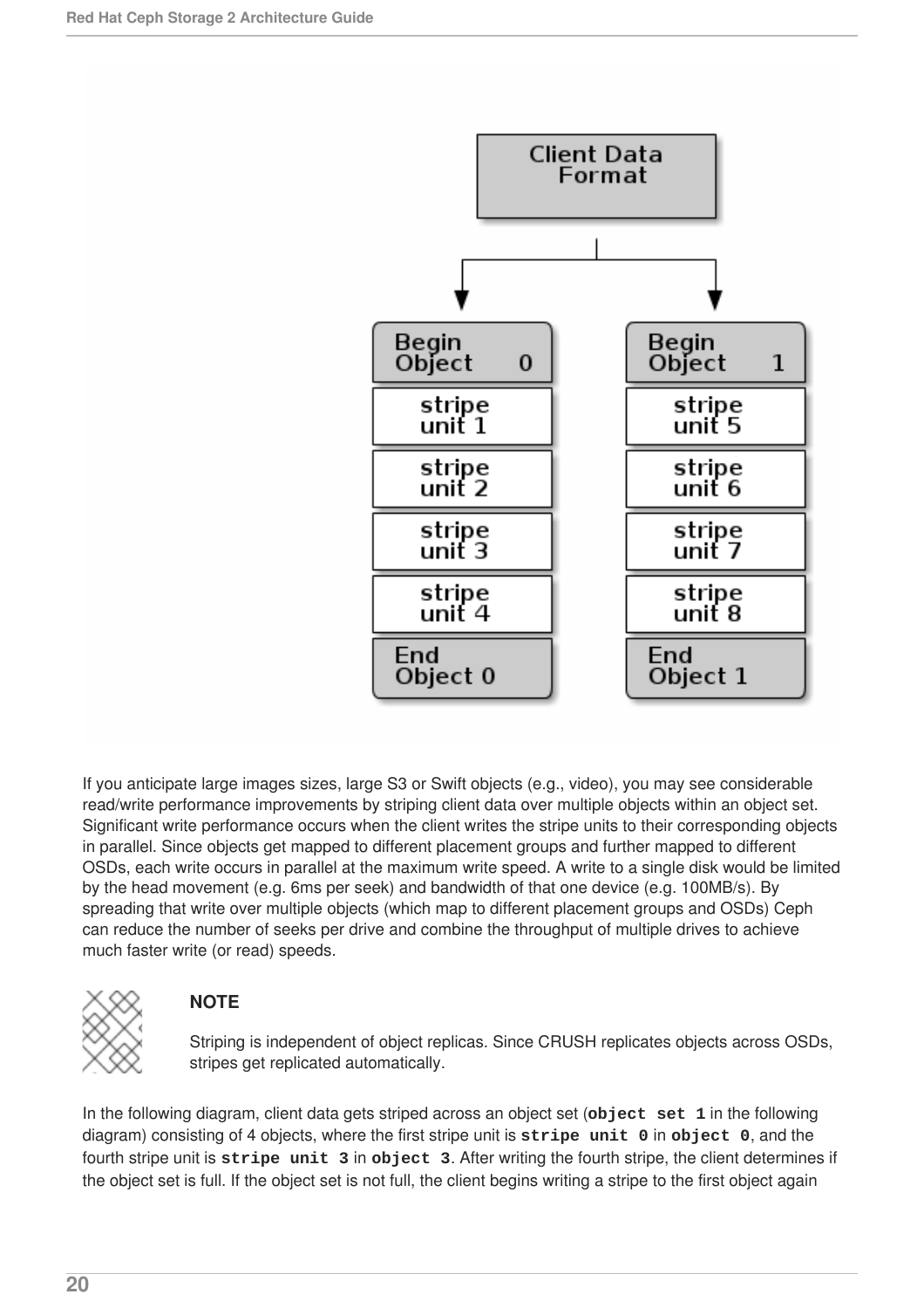(**object 0** in the following diagram). If the object set is full, the client creates a new object set (**object set 2** in the following diagram), and begins writing to the first stripe (**stripe unit 16**) in the first object in the new object set (**object 4** in the diagram below).



Three important variables determine how Ceph stripes data:

- **Object Size:** Objects in the Ceph Storage Cluster have a maximum configurable size (2MB, 4MB, etc.). The object size should be large enough to accommodate many stripe units, and should be a multiple of the stripe unit. Red Hat recommends a safe maximum value of 16MB.
- **Stripe Width:** Stripes have a configurable unit size (e.g., 64kb). The Ceph Client divides the data it will write to objects into equally sized stripe units, except for the last stripe unit. A stripe width, should be a fraction of the Object Size so that an object may contain many stripe units.
- **Stripe Count:** The Ceph Client writes a sequence of stripe units over a series of objects determined by the stripe count. The series of objects is called an object set. After the Ceph Client writes to the last object in the object set, it returns to the first object in the object set.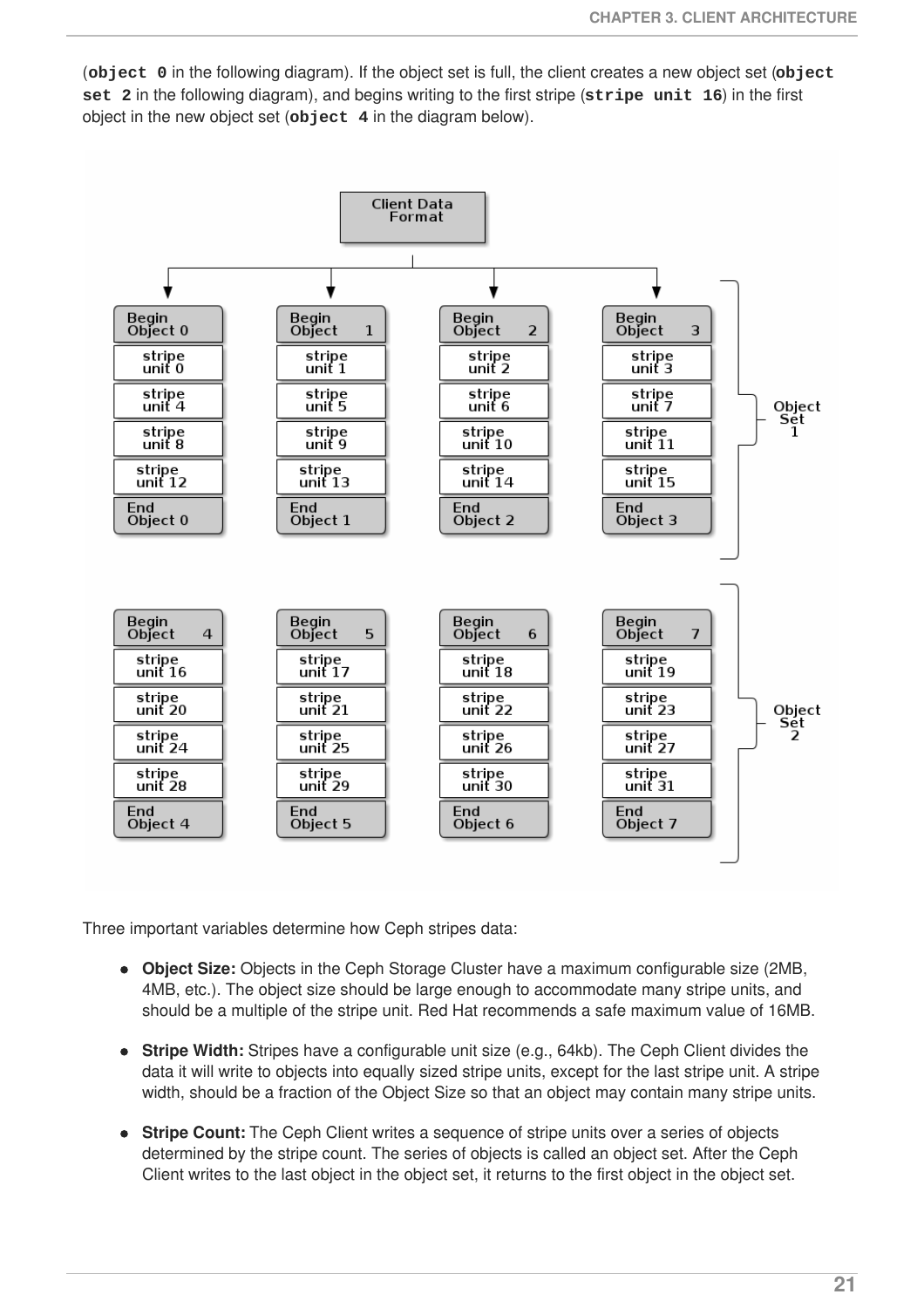

#### **IMPORTANT**

Test the performance of your striping configuration before putting your cluster into production. You CANNOT change these striping parameters after you stripe the data and write it to objects.

Once the Ceph Client has striped data to stripe units and mapped the stripe units to objects, Ceph's CRUSH algorithm maps the objects to placement groups, and the placement groups to Ceph OSD Daemons before the objects are stored as files on a storage disk.



#### **NOTE**

Since a client writes to a single pool, all data striped into objects get mapped to placement groups in the same pool. So they use the same CRUSH map and the same access controls.